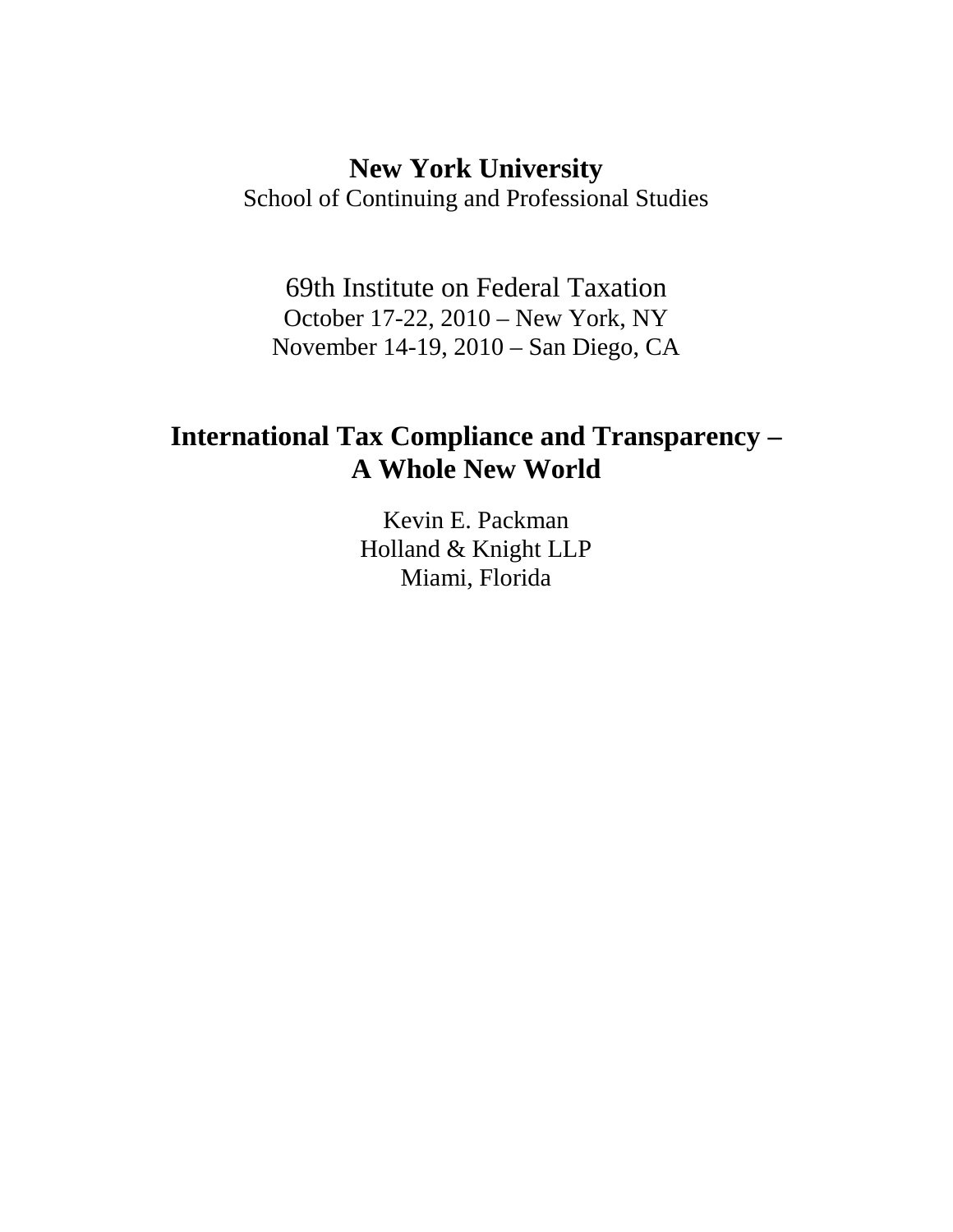

Kevin E. Packman is a Partner with Holland & Knight LLP and a member of its International Estate Planning Group, an integral part of the firm's Private Wealth Services Department. He regularly assists domestic and international clients with estate and gift tax planning. His practice also includes a concentration in the areas of tax controversies, probate administration, and creditor protection planning. He has been recognized repeatedly by *Florida Trend* and *Super Lawyers*.

Kevin has lectured for the American Bar Association, Florida Bar Association, national financial institutions, national and local accounting offices, and community organizations. He has been published in the Florida Bar Journal, Journal of Taxation, Trusts & Estates as well as in The Jerusalem Post. He has been quoted in The Wall Street Journal, The New York Times, The Financial Times, and in Business Week on issues related to IRS enforcement and foreign bank account reports.

Mr. Packman is active in the community; he is Chairman and CEO of the ALS Recovery Fund, a member of the Kessenich Family MDA ALS Center Advisory Board and a past Board Member of the Easter Seal Society of Miami-Dade County and Israel Bonds organizations. Mr. Packman has frequently been recognized for his volunteer efforts, including being named the first recipient of the *ALS Association's Kevin Packman Award for the Most Outstanding Volunteer*.

Mr. Packman is a member of the Florida Bar, the Society of Trust and Estate Practitioners, the AICPA International Tax Technical Resource Panel's Foreign Bank and Financial Accounts Reporting Task Force, the Co-Vice Chair of the ABA Real Property, Trust and Estate Law - Tax Litigation and Controversy Section, and the past Chair of the Florida Bar Civil Tax Procedure Committee (2008-2009).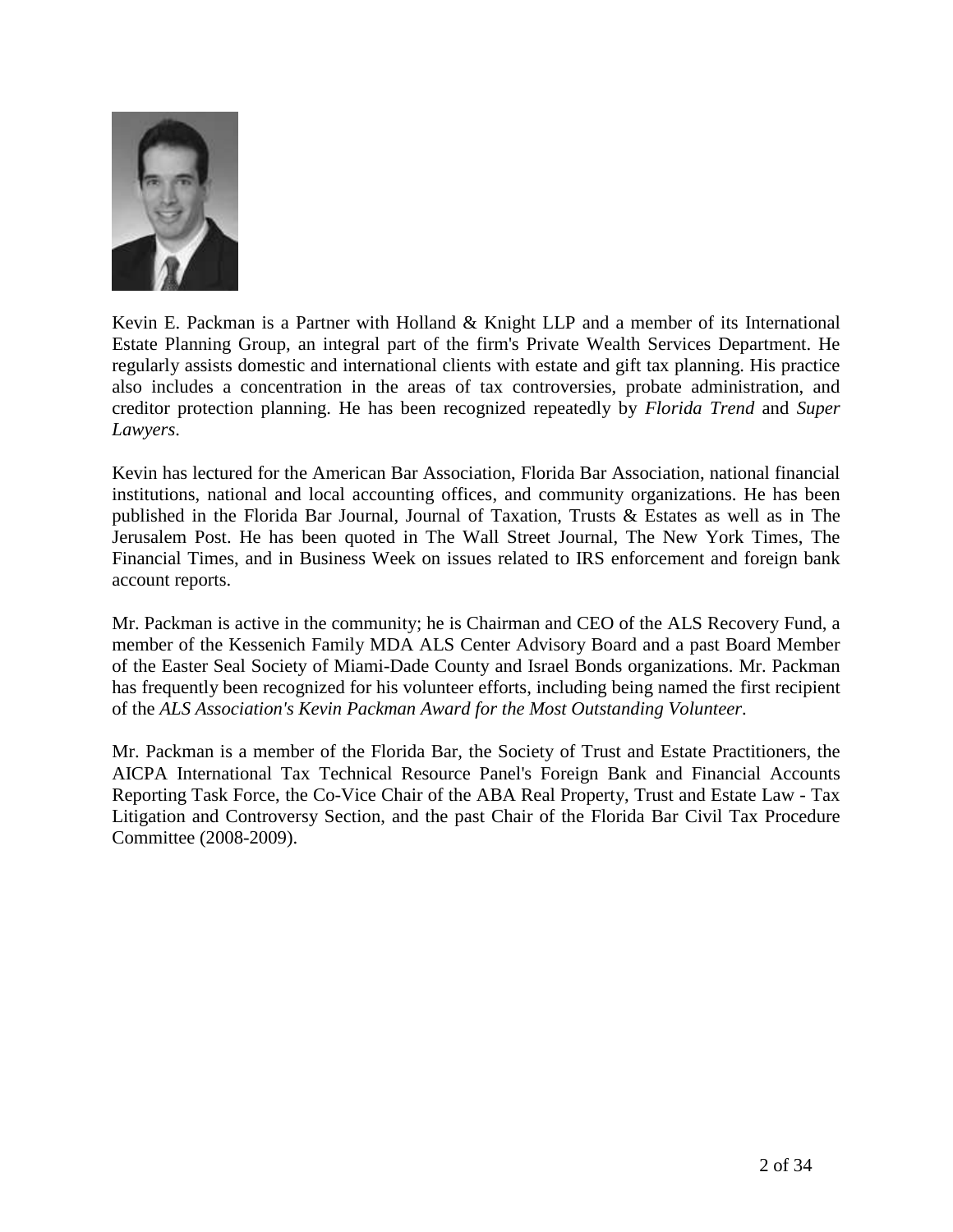This Outline is prepared to give readers a broad overview of the UBS scandal, which led the IRS to announce the IRS Offshore Income Reporting Initiative. It will summarize changes to the FBAR filing as a result of the proposed FBAR regulations issued earlier this year, and briefly discuss some of the most common informational returns applicable to United States taxpayers. It will review the ongoing voluntary disclosure program for taxpayers with noncompliance, as well as the consequences of the Foreign Account Tax Compliance Act. In the final Section of the Outline, readers are introduced to a number of tools available to IRS revenue agents.

## **I. UBS Situation**

On August 13, 2009, the United States Department of Justice (the "DOJ") reached a settlement with Swiss bank UBS AG under which UBS will reveal the names of a number of United States taxpayers with undeclared foreign accounts.<sup>[1](#page-2-0)</sup> Once Switzerland abides by the terms of the settlement, the IRS will withdrawal the "John Doe summons" it issued to UBS in 2008. On November 18, [2](#page-2-1)009, details of the settlement were revealed.  $2$  UBS will turn over identifying information on 4,450 United States taxpayers. The criteria set forth by the DOJ, on which these 4,450 taxpayers were singled out, includes those individuals with:

- Direct ownership of an undisclosed account with 1 million or more Swiss francs at any time from 2001 to 2008, even if the account is now closed;
- Direct or indirect ownership of an undisclosed account with 250,000 or more Swiss francs at any point during the same period, if there was a "scheme of lies" in connection with the account. This includes those holding accounts through entities such as trusts, corporations or foundations, especially if they had special cell phones or credit cards attached to the accounts that eased access and helped ensure secrecy. It might also include a direct account holder with more than 250,000 francs at any point during the period who, for example, did not disclose a United States citizenship when opening the account.
- Indirect ownership of an undisclosed account that generated an average of 100,000 Swiss francs per year in interest, dividends and capital gains for any three years from 1998 to 2008<sup>[3](#page-2-2)</sup>

Unfortunately, the settlement broke Swiss law and it was not until June 2010 that the Swiss parliament approved the necessary changes to its own law in order for Switzerland to comply with the terms of the settlement.<sup>[4](#page-2-3)</sup> The Swiss government announced on August 26, 2010 that the

<span id="page-2-0"></span><sup>&</sup>lt;sup>1</sup> http://www.irs.gov/pub/irs-drop/bank\_agreement.pdf

<sup>2</sup>

<span id="page-2-1"></span>http://online.wsj.com/article/SB10001424052748704431804574541461590575636.html?mod=WSJ\_hpp\_ sections\_news#articleTabs%3Darticle

<span id="page-2-2"></span><sup>3</sup> *Id.*

<span id="page-2-3"></span><sup>4</sup> http://www.vosizneias.com/58025/2010/06/17/zurich-switzerland-parliament-agrees-to-hand-overnames-of-u-s-tax-evaders-to-irs/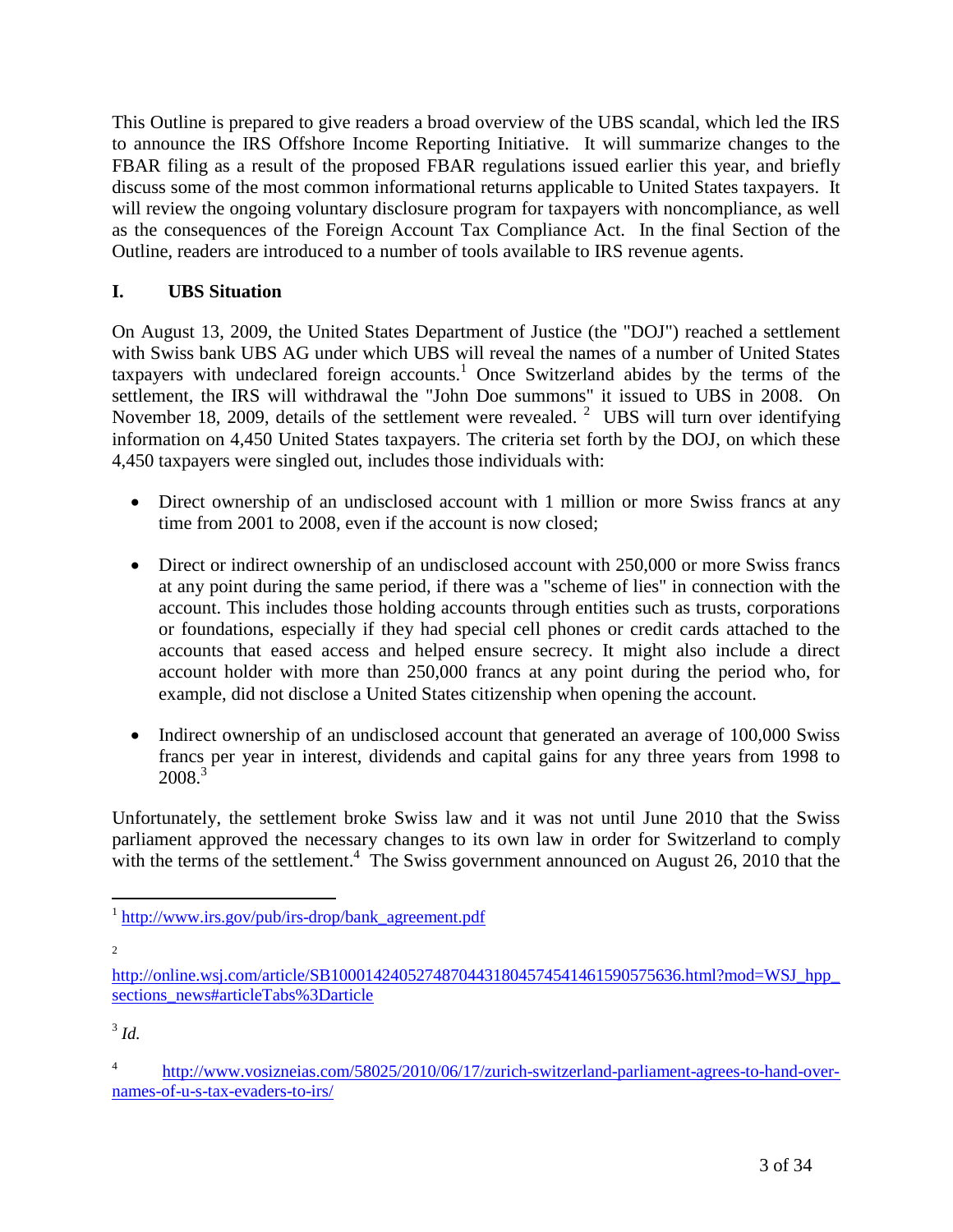Swiss Federal Tax Administration ("SFTA") had completed the processing of all 4,450 accounts.<sup>[5](#page-3-0)</sup> On the same date, the United States and Swiss governments indicated that only about 2,000accounts had been turned over.<sup>6</sup> It is anticipated that information on the remaining accounts will be provided to the IRS by Fall.

The Swiss law firm of Bill\*Isenegger\*Ackwermann AG ("BIA AG") serves as registered agent for United States taxpayers who hold or held accounts with UBS in Switzerland. Unless the account holder signed a waiver permitting UBS to deliver information to the IRS, the account was processed by the SFTA to determine whether it should be included within the 4,450 turned over to the IRS. Once the SFTA made a determination, BIA AG sent correspondence to the account holder advising them that unless they appealed the verdict within the 30 day appeal period, the IRS would receive the information. The delay associated with Switzerland's providing the IRS with information on the additional 2,450 accounts is associated with the fact that the accounts are included within the appeal period.

The settlement follows UBS' deferred prosecution in February 2009, in which it admitted to helping United States taxpayers hide accounts from the United States government, paid \$780 million in settlement and turned over the names of upwards of 250 United States account owners. From that initial list, a number of taxpayers were indicted and pled guilty to either filing a false income tax return, willfully failing to reveal the existence of a foreign account, or both.

## **II. IRS Offshore Income Reporting Initiative**

Prior to the DOJ/UBS settlement and in an effort to encourage taxpayers to self report their unreported accounts, the IRS announced the creation of a new, six-month voluntary disclosure program on March 23, 2009. The IRS Offshore Income Reporting Initiative (the "Initiative") terminated on October 15, 2009. Under the settlement, UBS was required to advise its United States taxpayers who fell within the above referenced (and prior to November 18, 2009, unknown) criteria that the United States has requested their information. The notices were sent on a rolling basis over a number of months.

As originally described, the Initiative was to be available only for six months, until September 23, 2009, and provided that those taxpayers who qualified would not be subject to the civil fraud penalty; the possibility of a criminal prosecution also was reduced. Taxpayers were required, depending on their circumstances, to file six years of tax returns, either amended or delinquent, and to pay all taxes and interest due. Taxpayers also were subject to an accuracy-related penalty or a delinquency penalty, as well as a penalty of up to 20% on the highest aggregate balance held in the account during the six-year period. Certain taxpayers qualified for a reduced penalty of 5% on the highest aggregate balance in the foreign account.

<span id="page-3-0"></span><sup>5</sup> *Swiss Complete Processing of UBS Accounts,* Tax Notes (August 30, 2010).

<span id="page-3-1"></span><sup>6</sup> *U.S., Switzerland Say Deadline for Processing UBS Accounts Met, Handover Not Yet Done,* 165 DTR GG-1 (August 27, 2010).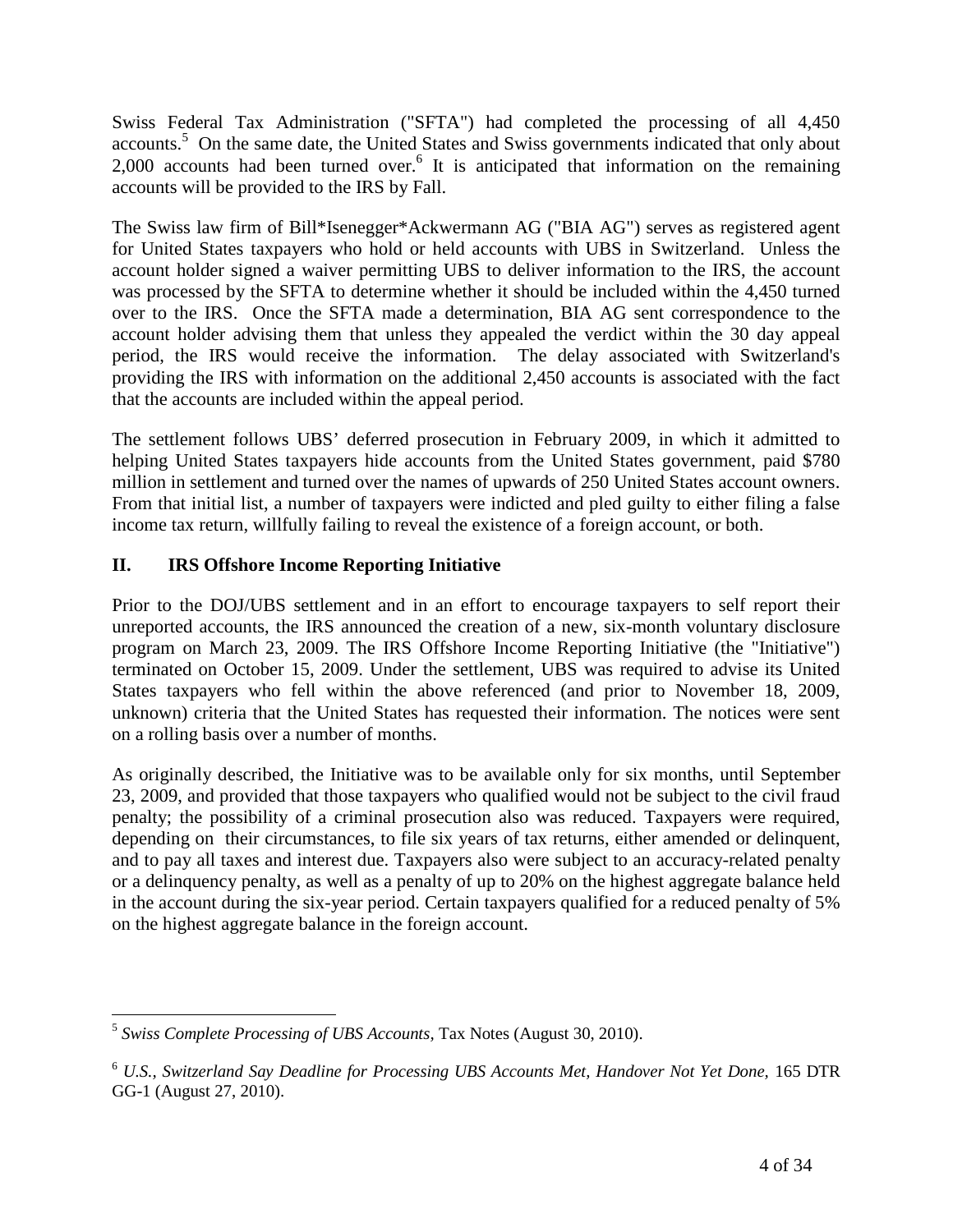On September 21, 2009, in IR-2009-84, the IRS announced "a one-time extension of the deadline forspecial voluntary disclosures," giving taxpayers until October 15, 2009[.](#page-4-0)<sup>7</sup> Similarly, the numerous exceptions to the Initiative, which were posted on the IRS website as a series of Questions and Answers,<sup>[8](#page-4-1)</sup> also were extended through October 15, 2009.

The IRS publicized the first exception, Q&A 9, on May 6, 2009, and then supplemented it with the exceptions in Q&As 42 and 43, which were added on June 24, 2009. Through these exceptions the government agreed to forgo penalizing taxpayers who failed to file informational forms such as Forms 3520, 3520-A, 5471, and the FBAR (TD F 90-22.1), if taxpayers did not also have an omission of income associated with their income tax returns. When the Initiative was announced, Commissioner Shulman said that the Service would reevaluate its options after the six-month period, and warned taxpayers "who continue to hide their head in the sand, the situation will only

become more dire."

## **III. Voluntary Disclosure**

Despite the expiration of the Initiative, voluntary disclosure would appear to remain an option.<sup>[9](#page-4-2)</sup>

The Internal Revenue Manual ("IRM") defines a voluntary disclosure as having taken place when the taxpayer's communication is truthful, timely, and complete.<sup>[10](#page-4-3)</sup> These terms require that the taxpayer show a willingness to cooperate (and does in fact cooperate) with the IRS in determining his/her correct tax liability, and the taxpayer makes good faith arrangements with the IRS to pay in full, the tax, interest, and any penalties determined by the IRS to be applicable. $^{11}$  $^{11}$  $^{11}$ 

When successful, taxpayers can use the voluntary disclosure program to come into compliance and avoid criminal prosecution. Taxpayers need to be aware that not all voluntary disclosure submissions are accepted, and thus criminal prosecution is a potential outcome from a disclosure which is found not to qualify.  $\frac{12}{2}$  $\frac{12}{2}$  $\frac{12}{2}$  Cases involving illegal source income will not qualify.  $\frac{13}{2}$  $\frac{13}{2}$  $\frac{13}{2}$ 

Disclosures are timely if they are received before:

<span id="page-4-3"></span> $^{10}$  IRM 9.5.11.9.3.

<span id="page-4-4"></span> $11$  IRM 9.5.11.9.3.A and B.

<span id="page-4-5"></span><sup>12</sup> IRM 9.5.11.9.2

<span id="page-4-6"></span> $13$  IRM 9.5.11.9.2.

<span id="page-4-0"></span><sup>&</sup>lt;sup>7</sup> http://www.irs.gov/newsroom/article/0,,id=213463,00.html

<span id="page-4-1"></span><sup>&</sup>lt;sup>8</sup> http://www.irs.gov/newsroom/article/0,,id=210027,00.html

<span id="page-4-2"></span><sup>&</sup>lt;sup>9</sup> See Dale, "No Amnesty, But Evaders Still Welcome," Wall St. J., 10/17/09 (reporting that an IRS spokeswoman, Michelle Eldridge, stated the "IRS remains willing to work with any taxpayer who wants to come forward and make a voluntary disclosure, even though the special program is over").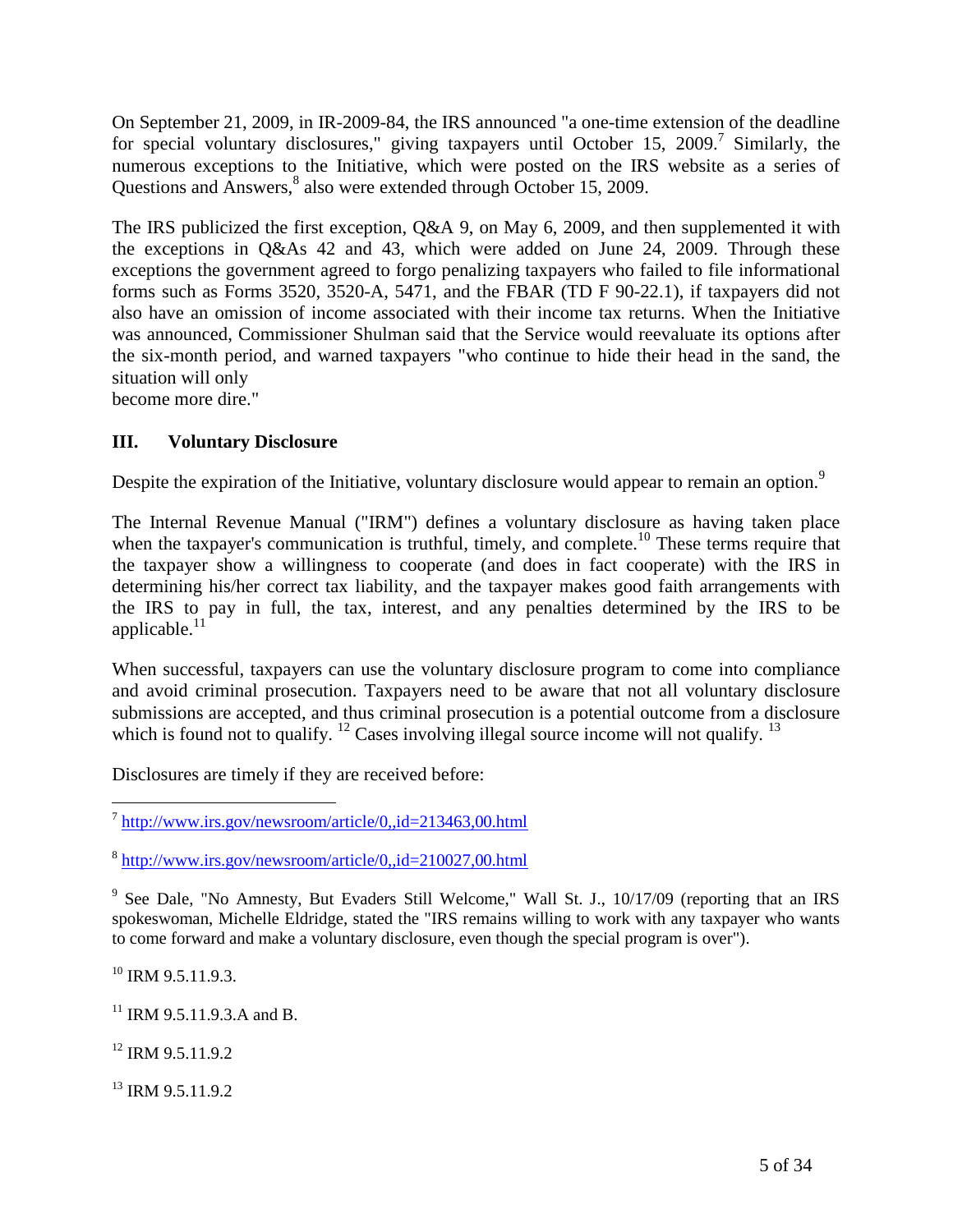- 1) The IRS has initiated a civil examination or criminal investigation of the taxpayer, or has notified the taxpayer that it intends to commence such an examination or investigation.
- 2) The IRS has received information from a third party (e.g., informant, other governmental agency, or the media) alerting the IRS to the specific taxpayer's noncompliance.
- 3) The IRS has initiated a civil examination or criminal investigation which is directly related to the specific liability of the taxpayer.
- 4) The IRS has acquired information directly related to the specific liability of the taxpayer from a criminal enforcement action (e.g., search warrant, grand jury subpoena).<sup>[14](#page-5-0)</sup>

The Service decided to permit taxpayers with UBS accounts to qualify for voluntary disclosures under the Initiative even if such taxpayers had received notification from UBS or the SFTA that their information was destined to be turned over to the DOJ in accordance with the August 19, 2009 settlement $15$ 

It is not clear if taxpayers who receive correspondence from BIA AG can qualify for a voluntary disclosure subsequent to the Initiative. Section 9.5.11.9.5 of the IRM was revised as of December 2, 2009, to inform special agents that if a taxpayer has any reason to believe that the IRS has obtained information concerning their tax liability, it could be a disqualifying fact. Whether the correspondence from BIA AG is a disqualifying fact is not known. In such circumstance, the special agent is to review the facts and circumstances to determine whether the taxpayer may still qualify for a voluntary disclosure.<sup>[16](#page-5-2)</sup>

While taxpayers should understand that a voluntary disclosure subsequent to the Initiative remains a viable option for resolving noncompliance, it is likely that such a disclosure will include greater penalties. As noted above, taxpayers who qualified for the Initiative were able to avoid a series of penalties, including the civil fraud penalty, and perhaps avoid criminal penalties. Taxpayers were required to file six years of tax returns—depending on the circumstances, either amended or delinquent—and pay all taxes and interest due. Taxpayers would also incur an accuracy-related penalty or a delinquency penalty, as well as a penalty of up to 20% on the highest aggregate balance held in the account during the six-year period.

Under the Initiative, certain taxpayers were able to qualify for a reduced penalty of 5% on the highest aggregate balance in the foreign account. The 5% penalty would apply only if (1) the taxpayer did not open or create the foreign account, (2) the taxpayer had never withdrawn money from or added money to the foreign account, and (3) all United States taxes had been paid on the funds that were deposited into the account. Thus, the only noncompliance that would have

<span id="page-5-0"></span><sup>&</sup>lt;sup>14</sup> IRM 9.5.11.9.4.

<span id="page-5-1"></span><sup>&</sup>lt;sup>15</sup> Q/A #52 posted online at http://www.irs.gov/newsroom/article/0,,id=210027,00.html

<span id="page-5-2"></span><sup>&</sup>lt;sup>16</sup> Section 9.5.11.9.5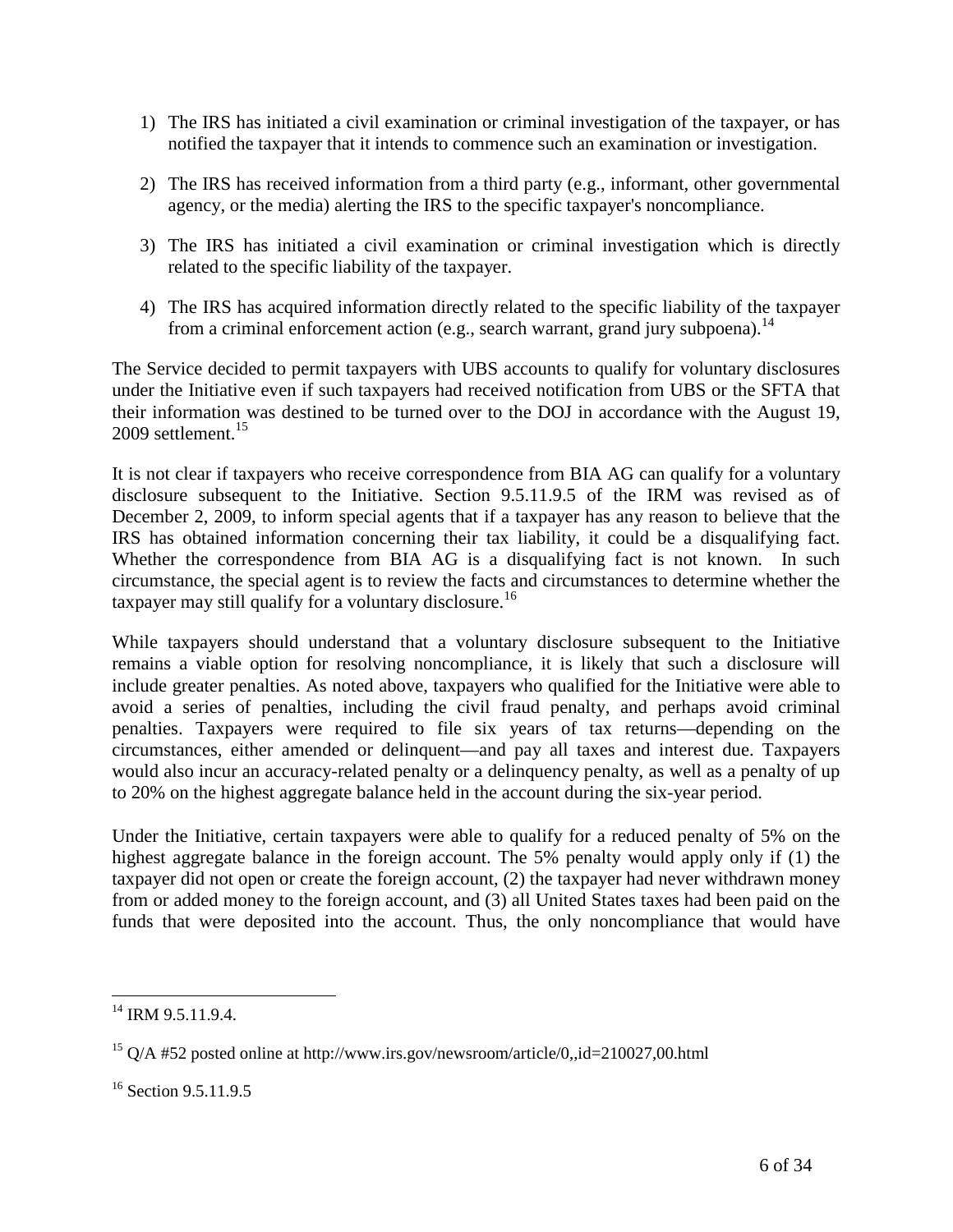existed on the part of the taxpayer was not reporting the income earned on the foreign account.<sup>[17](#page-6-0)</sup> The third requirement would have been the most difficult to satisfy for a person who either inherited a foreign account or received such an account as a gift. If the taxpayer inherited the account from a foreign relative, it is likely no United States taxes would have been paid, and the taxpayer may have failed to report the receipt of the foreign gift on Form 3520. If the taxpayer inherited the account from a United States relative, it may be unclear as to whether United States taxes were paid on the funds contributed to the account.

#### **IV. Benefits of a Voluntary Disclosure**

Practitioners should take note that filing *quiet* or stealth returns to correct noncompliance with the hope that taxpayers will achieve a better result, specifically no penalties, as a result of the returns sliding through, appears to no longer be an option. The IRS has identified, and will continue to identify, amended tax returns reporting increases in income. The IRS will be closely reviewing these returns to determine whether enforcement action is appropriate. Consistent therewith, the IRS has stated that taxpayers are strongly encouraged to make voluntary disclosures and that "[t]hose taxpayers making "quiet" disclosures should be aware of the risk of being examined and potentially criminally prosecuted for all applicable years."<sup>[18](#page-6-1)</sup>

Even though the penalties under the Initiative and a voluntary disclosure may cause some financial difficulties, taxpayers should not lose sight of what they avoid by submitting a disclosure. While not a complete summary of potential penalties, those that follow are some of the most common:

- Criminal prosecution.
- The civil fraud penalties under Sections 6651(f) and 6663, which can amount to 75% of the unpaid tax.
- Failure-to-pay penalties under Sections  $6651(a)(2)$  and  $(a)(3)$ .
- Failure-to-file penalties under Section 6651.
- Penalties for failure to file foreign corporation information returns (Form 5471 and/or Form 5472), which begin at \$10,000 and can run as high as \$50,000 per return.
- Penalties for failure to report transfers of property to a foreign corporation (Form 926), which begin at 10% of the value of the property transferred to the corporation and which can reach a maximum of \$100,000 per return.

<span id="page-6-0"></span><sup>&</sup>lt;sup>17</sup> Certain United States taxpayers who created a foreign account prior to becoming United States persons also may qualify for the 5% penalty, provided they did not contribute funds to or withdraw funds from the account once they became United States persons. See Q/A 46, posted online at http://www.irs.gov/newsroom/article/0,,id=210027,00.html.

<span id="page-6-1"></span> $18$  O/A #10 posted online at http://www.irs.gov/newsroom/article/0,,id=210027,00.html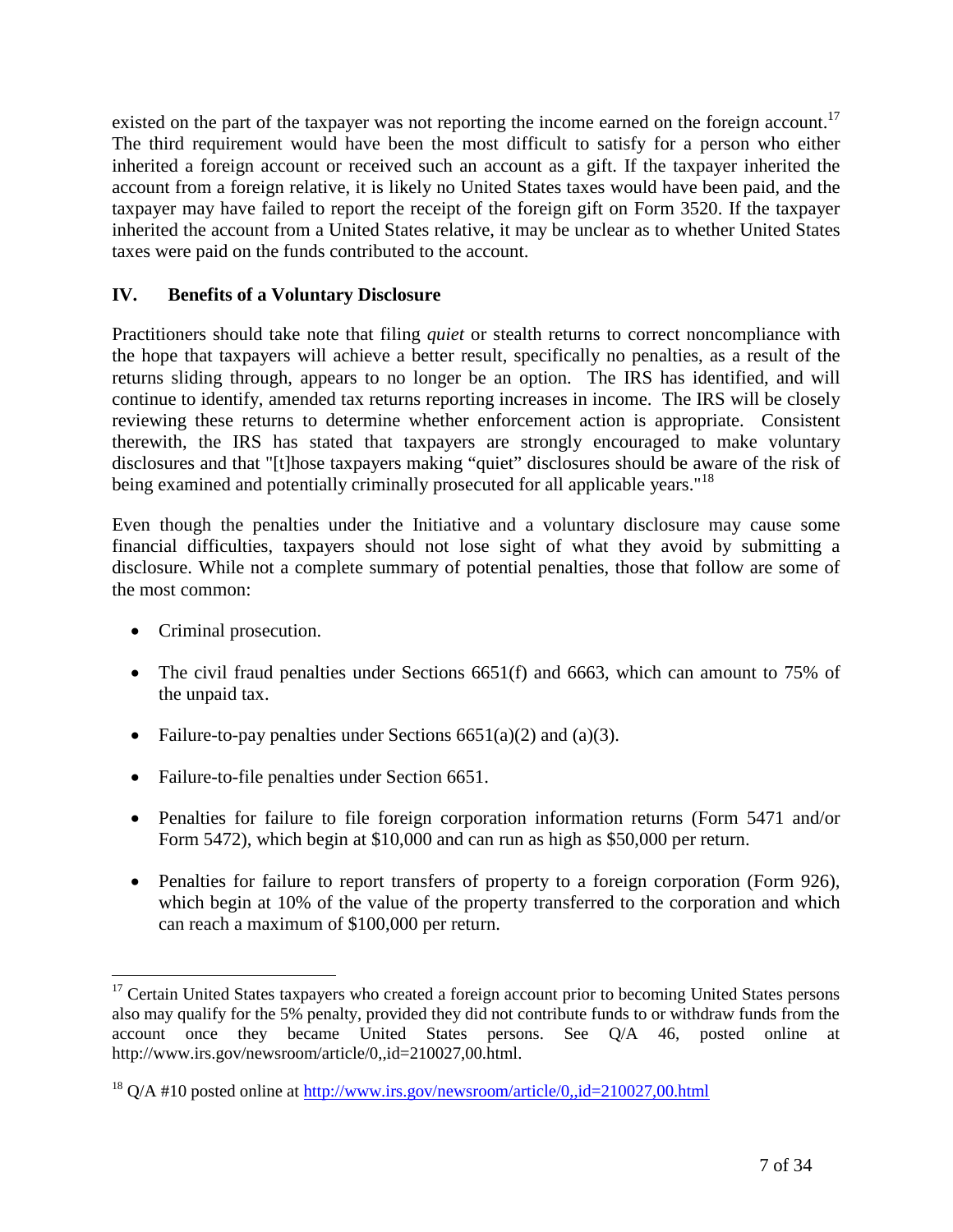- Penalties for failure to file Form 3520, reporting the transfer of funds to or receipt of a distribution from a foreign trust, which begin at 35% of the amount transferred to or received from the foreign trust.
- Penalties for failure to file a Form 3520 to report the receipt of a gift or inheritance from a foreign person or estate, or a gift received from a foreign corporation or partnership, which begin at 5% of the value of the gift and can reach as high as 25% of the value.
- Penalties for failure to file Form 3520-A reflecting ownership of a foreign trust under the grantor trust rules, which amounts to 5% of trust assets.
- Penalties for failure to file foreign partnership information returns (Form 8865), which start at \$10,000 and can reach a maximum of \$50,000 per return, plus up to \$100,000 of the value of property transferred to the foreign partnership.
- Penalties for failure to file FBARs, which can reach as high as 50% of the account balance, and in certain situations include jail time.

If avoiding the imposition of the above penalties is not a significant enough carrot for taxpayers, they should understand that the situation will not get any better. See Section VII of the outline in which numerous procedures available to the IRS to investigate taxpayers are discussed. Additionally, IRS agents have been instructed by Commissioner Shulman that if the taxpayer did not self report through a voluntary disclosure, they are "to fully develop these cases, pursuing both civil and criminal avenues, and consider all available penalties including the maximum penalty for the willful failure to file the FBAR report and the fraud penalty."<sup>[19](#page-7-0)</sup>

## **V. TD F 90-22.1 – The FBAR[20](#page-7-1)**

On February 26, 2010, Treasury's Financial Crimes Enforcement Network ("FinCEN") issued proposals to amend the regulations under the Bank Secrecy Act  $\frac{1}{2}$  provisions that apply to the FBAR. The proposed regulations are intended to bring much needed clarity to the annual filing obligation.

A) Who is Required to File? Generally, a United States person with a financial interest in, or signature authority or other authority over, foreign financial accounts has to file an FBAR if at any point during the calendar year the aggregate value of all such foreign accounts equaled or exceeded \$10,000, even if for one day. Prior to the introduction of the revised FBAR in the fall of 2008, a United States person was defined to include a United States citizen or resident, and a domestic corporation, partnership, estate, or trust.

<span id="page-7-0"></span><sup>&</sup>lt;sup>19</sup> Statement dated March 26, 2009 from Commissioner Shulman on Offshore Income. http://www.irs.gov/newsroom/article/0,,id=206014,00.html

<span id="page-7-1"></span><sup>&</sup>lt;sup>20</sup> See, Kevin E. Packman, "Reporting Foreign Accounts: Treasury Applies the Carrot and the Stick", *Journal of Taxation*, Jun 2010; Kevin E. Packman and Andrew H. Weinstein, "FBAR—Foreign Bank Account Reporting Obligations: A Primer for the Practitioner," *Journal of Taxation*, Jan 2007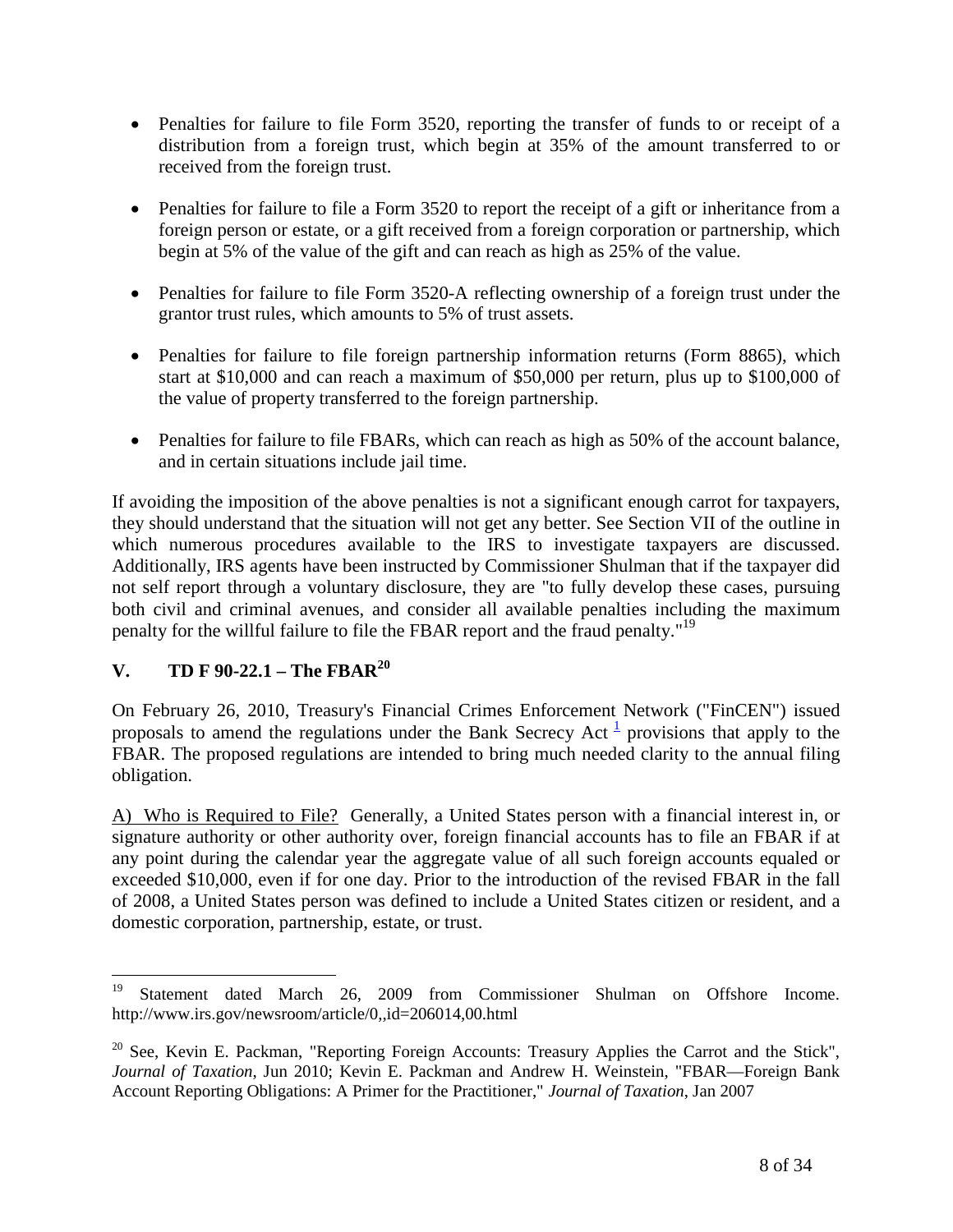The proposed regulations define "United States person" in much the same way; it includes citizens and residents of the United States as well as any domestic entity. "Resident" is defined by reference to Section 7701(b) and the Regulations thereunder. Consequently, if a nonresident alien can be classified as an income tax resident under the substantial presence test, that individual will have to file an FBAR to report his or her worldwide accounts.

In many jurisdictions, individuals go through significant expense to obtain privacy for purely personal safety reasons, and not for money laundering or any criminal financial enterprise. Resorting to the use of the income tax test for residency increases the number of persons affected. The proposed regulations indicate that the total number of estimated individuals and entities affected are 400,000; a great majority of those persons will likely come from this residency group.

LLCs are included within the definition of domestic entity. An entity will have to file regardless of whether it has made an election to be disregarded. The consequence is that a nonresident alien owner of a disregarded entity may have to file an FBAR regardless of whether such person qualifies as a United States income tax resident.

The definition of "United States" is expanded to include Indian lands and United States territories and possessions. FinCEN believes that it is necessary to expand the definition of United States because taxpayers hide their residency in an effort to "obscure the source of their income or location of their assets." $\frac{3}{2}$ 

B. What Accounts Are Reportable? FinCEN believes that only accounts at institutions where taxpayers have a formal relationship need to be reported. The length of the relationship is irrelevant; the fact that a relationship existed controls the filing obligation. "For this purpose, an account means a formal relationship with such person to provide regular services, dealings and other financial transactions."

An exception exists for taxpayers who do not have a relationship with the institution, but rather who use the institution for a transaction, such as wiring funds or purchasing money orders. These are the two examples provided in the proposed regulations, and it is not clear if a distinction exists between an individual who sends a wire as opposed to one who receives a wire. It would appear that someone who receives a wire from an institution, such as a Western Union, should not have to file an FBAR provided the individual does not otherwise have a relationship with the institution.

The FBAR instructions provide one definition for a "financial account." The proposed regulations, however, include individual definitions for bank account, securities account, and other financial accounts. The main focus in all three definitions is the kinds of financial services provided to the taxpayer by the institution.

1) Bank account. "Bank account" is defined to include a "savings deposit, demand deposit, checking or any other account maintained with a person engaged in the business of banking." Institutions where taxpayers can deposit funds and redeem the funds at a later date with interest are also included within the definition. While the definition includes a better description, there really is no expansion of the definition.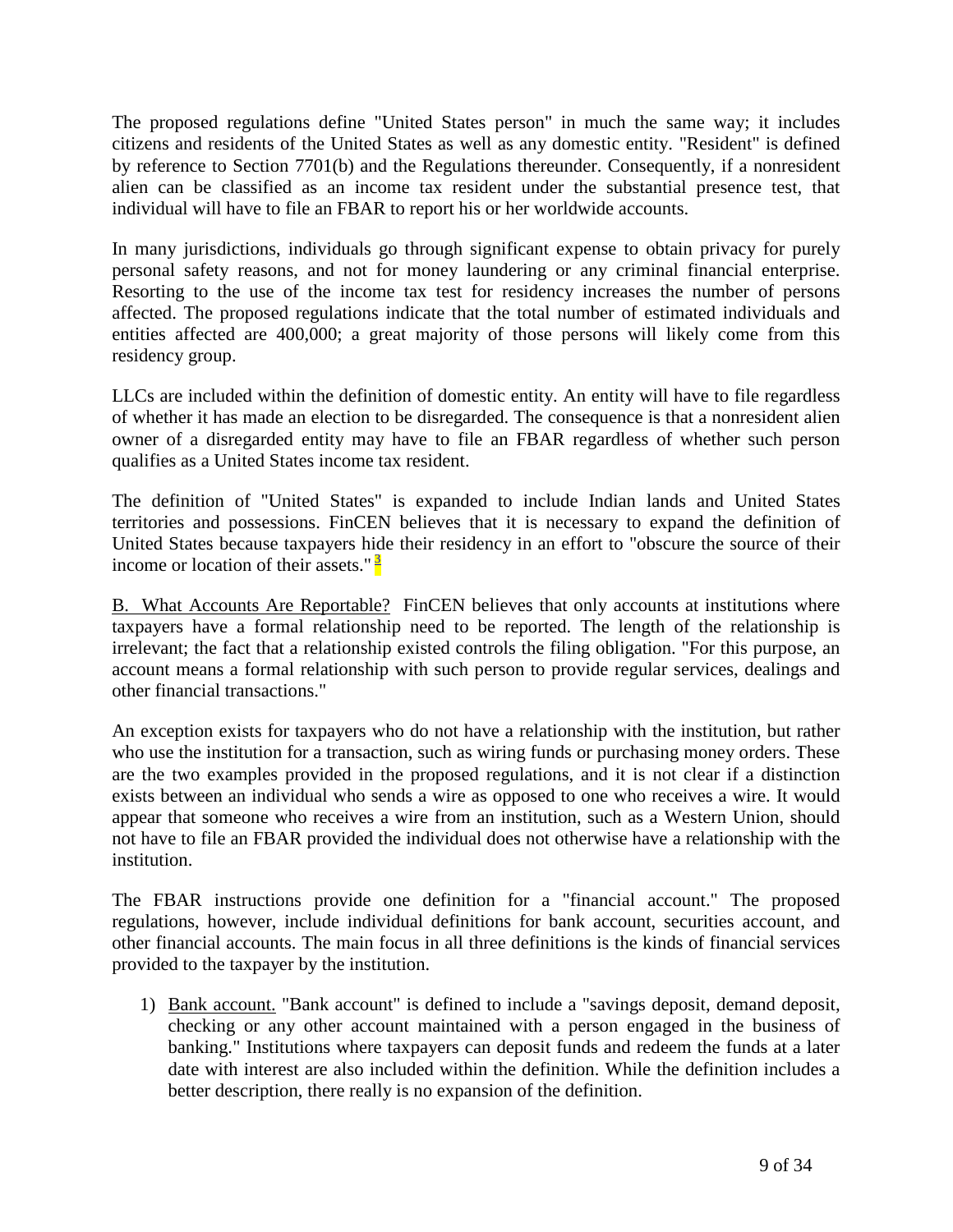- 2) Securities account. Until the proposed regulations, there was not a definition for these "securities accounts." The term is defined to include "an account maintained with a person in the business of buying, selling, holding, or trading stock or other securities."
- 3) Other financial accounts. Even though "other financial accounts" previously appeared in the definition of "financial account," FinCEN believes that compliance will improve if it specifies the types of relationships that must be reported. The following relationships are included within the definition:
	- a. An account with either a financial agency that is in the business of accepting deposits or with a person who accepts deposits as a financial agency.
	- b. An insurance policy that has a cash value or an annuity policy.
	- c. An account with a person that acts as a broker or dealer for futures or options transactions in any commodity on, or subject to the rules of, a commodity exchange or association.
	- d. An account with a mutual fund or similar pooled fund which issues shares available to the public provided the investment's net asset value is regularly determined and the investment offers regular redemptions. FinCEN elected not to include hedge funds, private equity funds, and similar types of pooled investment companies in the definition of "other financial account," but reserved the right to do so at a later date. It agreed to wait until the legislative landscape has cleared to see if regulations affecting such investments will be enacted. Considering that the Foreign Account Tax Compliance Act ("FATCA") requires such investments to be disclosed, it would appear that FinCEN may forgo requiring the investments to be reported on an FBAR.
- 4) Exempt accounts. The proposed regulations continue to exempt certain types of accounts from the reporting regime, and add a few additional such accounts. These are generally accounts affiliated with the government, or those in which the owner's access to the funds is limited or tenuous.
	- a. Correspondent or nostro accounts remain exempt, as these accounts are used by the institutions to make bank-to-bank transfers.
	- b. An account in an institution known as a "United States military banking facility" (or "United States military finance facility"), operated by a United States financial institution designated by the United States government to serve United States government installations abroad, is not a reportable account even if the United States military banking facility is located in a foreign country.
	- c. An account of an international financial institution of which the United States government is a member is an exempt account.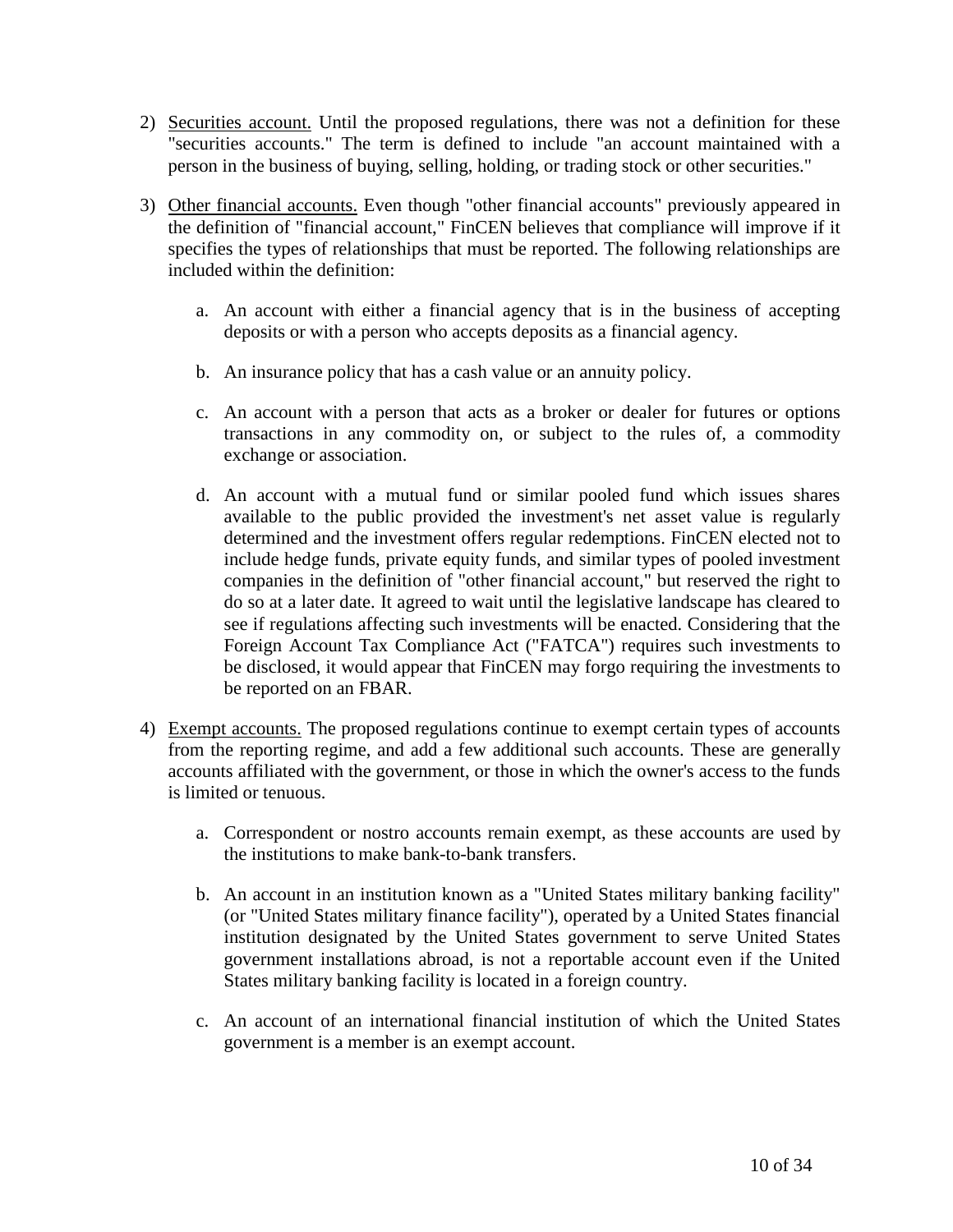- d. An account of a department or agency of the U.S., an Indian tribe, or any political subdivision of a state, or a wholly owned entity, agency, or instrumentality of the foregoing, is not reportable.
- e. Participants and beneficiaries in a qualified retirement plan in accordance with Section 401(a), 403(a), or 403(b), as well as owners and beneficiaries of IRA and Roth IRA accounts created in accordance with Sections 408 and 408A, are exempt from filing an FBAR to report the existence of foreign investments held by the plan.
- f. As stated above with regard to reportable accounts, if an individual does not have a relationship with an institution but receives funds in the course of a one-time transaction, such as a wire transfer, the account is not reportable. Nevertheless, a short-term account, such as an escrow account, *is* reportable.
- g. As discussed below with regard to financial interests, certain trust beneficiaries are exempt from filing an FBAR provided an FBAR is filed by the trustee or an agent of the trustee.

C. Foreign Country. In order for an account to be subject to the FBAR reporting requirement, it must be foreign (i.e., outside of the U.S.). There is no change in the proposed regulations to the definition; an account will be foreign if it is located outside the United States, Indian lands, United States territories, and United States possessions. Stated differently, if the account is located in a United States territory or possession, it does not have to be reported on an FBAR.

D. Which Financial Interests Are Reportable? The definition of "financial interest" is expanded to include the owner of a foreign trust under the grantor trust rules. There is also a catchall that states a financial interest will exist in any foreign account when a United States taxpayer holds ownership through an entity that is designed to evade the reporting requirement.

This simply appears to be another way of requiring individuals to report their indirect ownership of an account regardless of how such ownership is actually titled. FinCEN believes that this is an anti-avoidance rule, which will capture those individuals engaging in nefarious activities. Otherwise, the proposed regulations do not change the definition of "financial interest."

It would have been a nice surprise if the proposed regulations had clarified the reporting requirement for beneficiaries of a foreign discretionary trust. Such persons are classified as having a financial interest if the United States person has a beneficial interest in more than 50% of the assets or when the United States person receives more than 50% of the current income. Very often it will not be possible for the beneficiary to determine the percentage of income that he or she received. It is even more difficult to determine the percentage of ownership an individual has in a discretionary trust.

In an effort to avoid duplicative filings, trust beneficiaries are exempt from filing an FBAR if the trustee of a foreign trust or agent of the trust is a United States person that files an FBAR for the trust. Nevertheless, the trust beneficiary will have to file a Form 3520 for any year in which the trust makes a distribution, even if there is no FBAR filing obligation.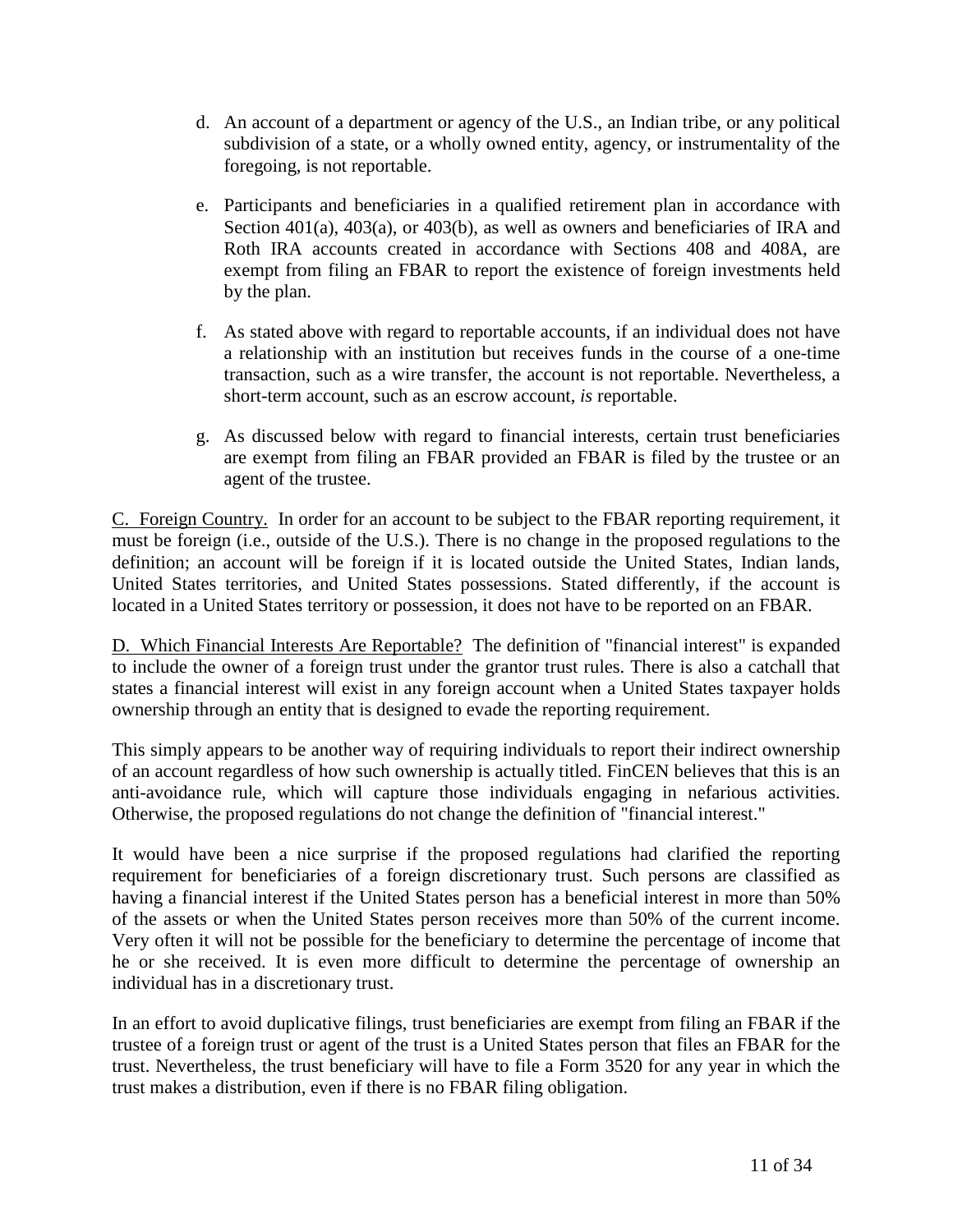FinCEN provides the exemption for trust beneficiaries as an acknowledgment that in some instances the trust or its trustees are in a better position to be aware of the presence of foreign financial accounts, as well as whether the beneficiary has a greater-than-50% interest. FinCEN fails to acknowledge, however, that in several instances the beneficiary has no communication with the trustee. Thus, the universe of persons who may benefit from this exemption may be limited.

E. What Is Included in 'Signature or Other Authority'? Signature or other authority" includes the situation where an individual (alone or in conjunction with others) has control over the disposition of money, funds, or other assets held in a foreign financial account by delivering instructions (in writing or otherwise) to a person where the account is maintained. Previously, certain persons were exempt from filing an FBAR to report their signature or other authority if the accounts belonged to an employer, the employee did not have his or her own financial interest in a foreign account, and the employee was advised that the employer had filed its own FBAR.

The proposed regulations expand on the number of instances in which an individual with signature authority will be excused from filing an FBAR. They include the following:

- 1) Officers and employees of financial institutions that have a federal functional regulator, and certain entities that are publicly traded, are exempt from filing an FBAR so long as the individual does not have a financial interest of his or her own.
- 2) Officers and employees of a bank that is examined by the Office of the Comptroller of the Currency, the Board of Governors of the Federal Reserve System, the FDIC, the Office of Thrift Supervision, or the National Credit Union Administration are exempt from filing an FBAR so long as the individual does not have a financial interest of his or her own.
- 3) Officers and employees of a financial institution that is registered with and examined by the SEC or the Commodity Futures Trading Commission are exempt from filing an FBAR so long as the individual does not have a financial interest of his or her own. The individual does not need to determine whether the employer has filed itsown FBAR in order to qualify for the exemption.
- 4) Officers and employees of banks that are examined by a federal banking agency are exempt from filing an FBAR so long as the individual does not have a financial interest of his or her own. Similarly, the individual does not need to determine whether the employer has filed its own FBAR in order to qualify for the exemption.
- 5) Officers and employees of an authorized service provider that is registered with the SEC are exempt from filing an FBAR so long as the individual does not have a financial interest of his or her own. This exception is designed to cover persons affiliated with mutual funds and employed by fund service providers.
- 6) Officers and employees of an entity with a class of equities or securities that is listed on any United States national securities exchange are exempt from filing an FBAR so long as the individual does not have a financial interest of his or her own. Similarly, the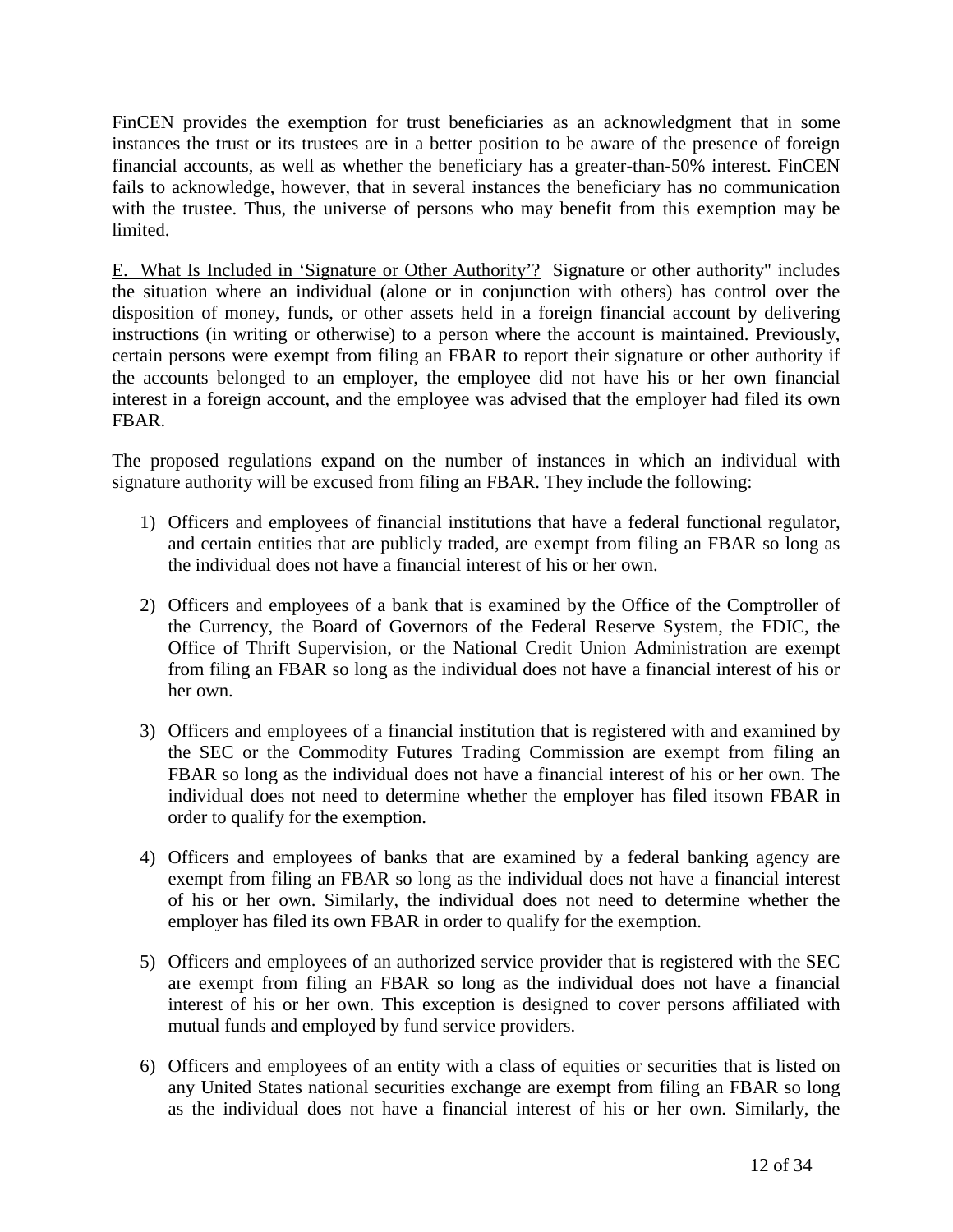individual does not need to determine whether the employer has filed its own FBAR in order to qualify for the exemption. If, however, the employee or officer works for the United States subsidiary of such an entity, the exemption is not as broad. In that instance, the employee must make certain that the United States subsidiary is listed on a consolidated FBAR filed by its parent. If the parent does not file an FBAR, then the employee would have to file FBARs to report his or her signature authority over the parent's foreign accounts. FinCEN advises that these persons will have reduced filing obligations.

7) Officers and employees of domestic corporations are exempt from filing an FBAR so long as the individual does not have a financial interest of his or her own, and the corporation has more than \$10 million in assets and more than 500 shareholders.

F. Special Rules. FinCEN will permit consolidated filings for individuals with a financial interest in 25 or more foreign financial accounts or those with signature or other authority over 25 or more foreign financial accounts. In addition, individuals who own more than 50% of an entity that is required to file an FBAR can file a consolidated FBAR to report the interest held by the entity as well as their individual interest.

The proposed regulations include a draft of new FBAR instructions, which provide an address for overnight delivery and procedures for seeking verification that FBARs were received by the Detroit Service Center. The overnight mailing address is: IRS Enterprise Computing Center, Attention CTR Operations Mailroom, 4th Floor, 985 Michigan Avenue, Detroit, Michigan 48226. Verification may be obtained, in accordance with the instructions, 90 days after the filing due date.

G. Civil Penalties. While there is a reasonable cause exception for persons who failed to file FBARs, there is also a nonwillful failure to file penalty of \$10,000. If the amount of the transaction or the balance of the foreign account is reported on the taxpayer's Form 1040, the penalty may be eliminated as a result of the reasonable cause exception. It should be noted that Form 1040, Schedule B, Part III instructs a taxpayer who indicates that he has a financial account in a foreign country to review the FBAR filing requirements. To satisfy the reporting necessitated for the reasonable cause exception, the taxpayer must be certain to include on the Form 1040 any income generated by the foreign account and, to the extent possible, a detailed explanation of the transaction.

For a willful violation of the FBAR reporting requirement, the penalty is the greater of \$100,000 or 50% of the amount of the transaction or of the balance of the account at the time of the offense. Violations that are deemed to be willful are of course not subject to the reasonable cause exception.<sup>[21](#page-12-0)</sup>

H. Criminal penalties If the failure to file the FBAR is deemed to be a criminal violation, the penalty can include a fine of up to \$250,000, imprisonment for up to five years, or both.  $^{22}$  $^{22}$  $^{22}$  If the

<span id="page-12-0"></span><sup>&</sup>lt;sup>21</sup> 31 U.S.C. section 5321(a)(5)(C).

<span id="page-12-1"></span> $22$  31 U.S.C. section 5322(a).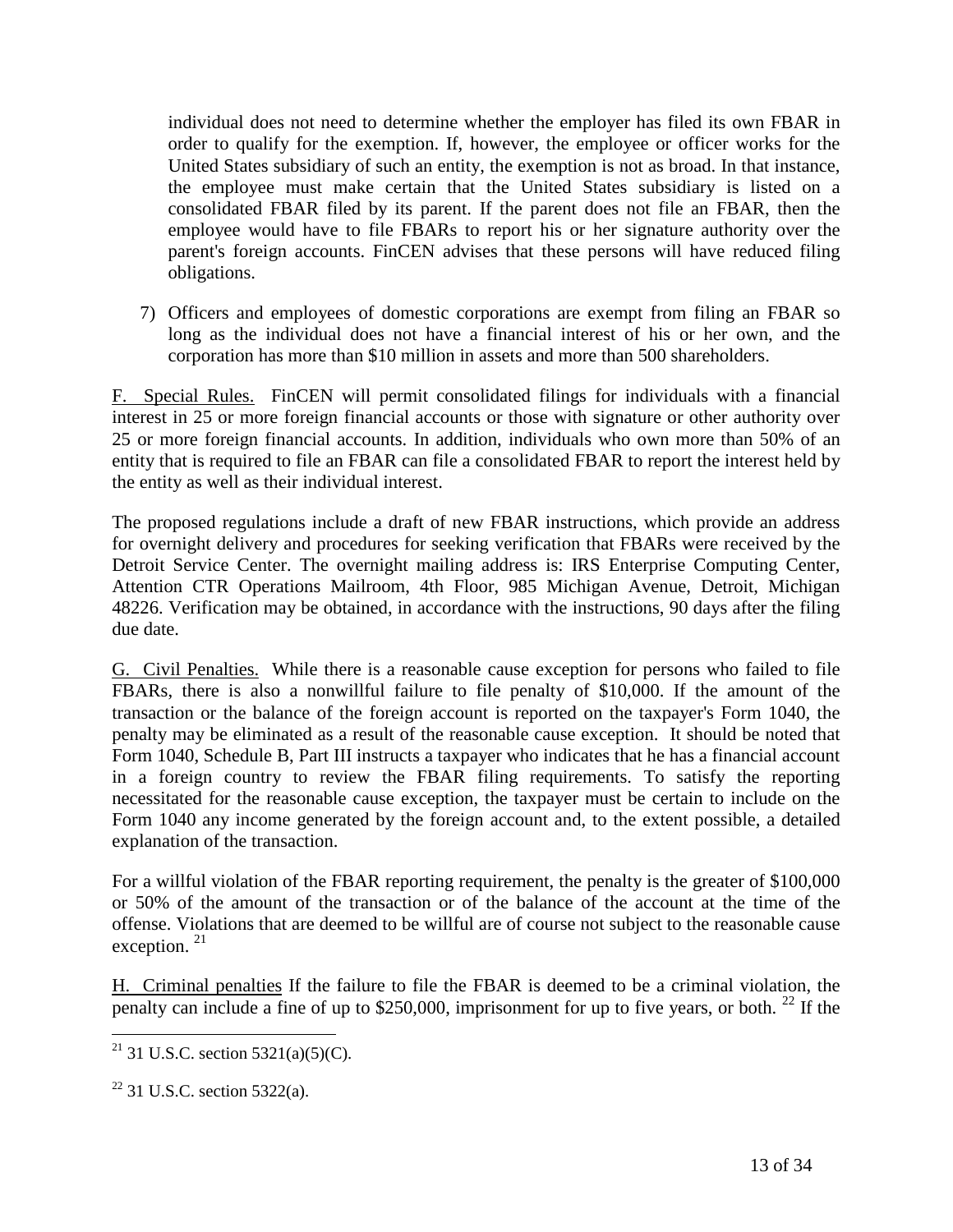failure to file is deemed to be part of a criminal activity, (i.e., it occurs during the violation of another law or is part of an illegal activity involving more than \$100,000 in a 12-month period), the maximum fine increases to \$500,000 and the possibility of imprisonment increases to up to ten years.[23](#page-13-0) There is, of course, a possibility that both the \$500,000 penalty and ten-year jail term will be subject to the applicable sentencing guidelines.

I. Reasonable Cause. The Initiative effectively eliminated the reasonable cause exception for failure to file the FBAR and assumed that all such failures were attributable to the taxpayer's willfulness. This was a complete reversal with how FBAR submissions were previously handled. This conclusion was also contrary to the Bank Secrecy Act, which permits a reasonable cause defense.<sup>[24](#page-13-1)</sup> Reasonable cause will be assumed if the amount of the transaction or the balance of the foreign account was reported on the taxpayer's Form  $1040$ <sup>[25](#page-13-2)</sup>

Similarly, the IRS website page dealing with frequently asked FBAR questions still provides that reasonable cause is a defense to the failure to file the FBAR. Question 16 asks: "What happens if an account holder is required to file an FBAR and fails to do so?" The answer provided is that "[f]ailure to file an FBAR when required to do so may potentially result in civil penalties, criminal penalties, or both. If you learn you were required to file FBARs for earlier years, you should file the delinquent FBAR reports and attach a statement explaining why the reports are filed late. No penalty will be asserted if the IRS determines that the late filings were due to reasonable cause. Keep copies, for your record, of what you send."<sup>[26](#page-13-3)</sup>

**Willfulness.** What is even more troubling than the elimination of a reasonable cause defense is the Service's determination that all such failures to file the FBAR were deemed willful in nature. This conclusion ignores the statutory civil penalty of up to \$10,000 for a nonwillful failure to file the FBAR that was enacted as part of the American Jobs Creation Act of 2004. [27](#page-13-4) Will the facts and circumstances analysis that, prior to the Initiative, often dictated how FBAR penalties would be assessed apply now that the Initiative has terminated?

Willfulness generally requires a voluntary, intentional violation of a known legal duty. Another problem with ignoring the Regulations by automatically assessing the 20% penalty, as was done through the Initiative, is that the IRS also ignored precedent. The IRS Chief Counsel's Office previously stated in CCA 200603026 that "willful violation" should be interpreted in the same way for either a civil or criminal penalty: "[I]n order for there to be a voluntary and intentional violation of a known legal duty, the accountholder would just have to have knowledge that he had a duty to file an FBAR, since knowledge of the duty to file an FBAR would entail knowledge that it is illegal not to file the FBAR. A corollary of this principle is that there is no

<span id="page-13-0"></span> $23$  31 U.S.C. section 5322(b).

<span id="page-13-1"></span><sup>&</sup>lt;sup>24</sup> 31 U.S.C. section 5321(a)(5)(B)(ii).

<span id="page-13-2"></span><sup>25</sup> *Id.*

<span id="page-13-3"></span><sup>26</sup> http://www.irs.gov/businesses/small/article/0,,id=210244,00.html

<span id="page-13-4"></span><sup>&</sup>lt;sup>27</sup> 31 U.S.C. section 5321(a)(5)(B)(i).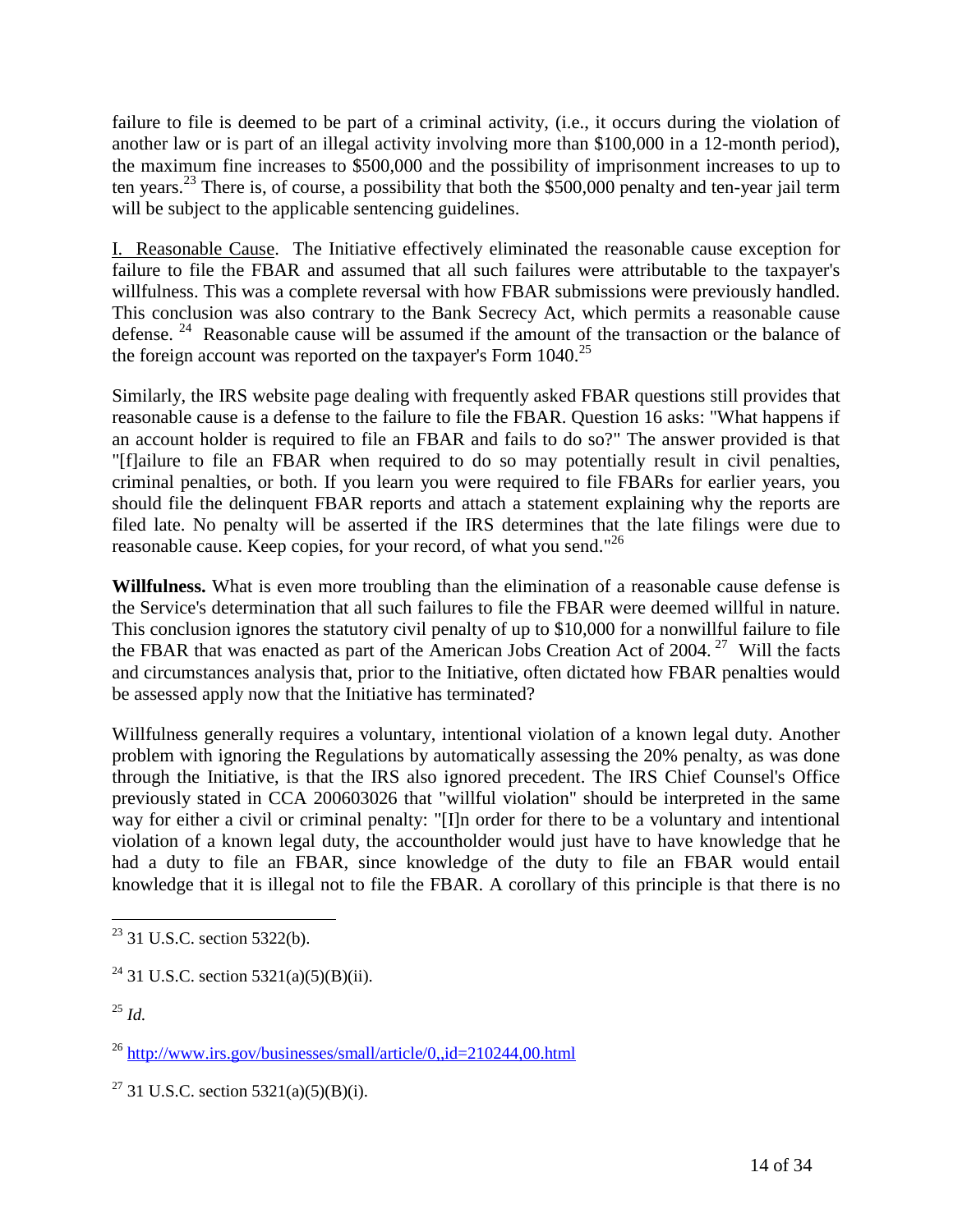willfulness if the accountholder has no knowledge of the duty to file the FBAR." The IRS indicated its belief in the CCA that the willfulness requirement must be proved by the same clear and convincing evidence required when imposing a civil fraud penalty under Section 6663.

On September 1, 2010, the United States District Court for the Eastern District of Virginia, held that a taxpayer who had pled guilty for tax evasion did not willfully fail to file an FBAR reporting the existence of his foreign accounts. <sup>[28](#page-14-0)</sup> The result has dealt the Government a blow, and perhaps will impact the number of taxpayers who participated in the Initiative who elect to opt out, and try their luck at Appeals.<sup>[29](#page-14-1)</sup> The IRS appears to have overlooked the CCA and perhaps felt emboldened to make use of the willful penalty since no court had yet to determine it was wrong to do so. The Tax Court previously found that it did not have jurisdiction to review FBAR penalties <sup>[30](#page-14-2)</sup> and the Bankruptcy Court previously found that the FBAR penalty was not a *tax* or *tax penalty* that could be discharged in bankruptcy.<sup>[31](#page-14-3)</sup> We shall see if the Government makes use of the non-willful failure to file penalty in the future since it is clear that it will not be afforded deference by the Federal Courts.

J. Tax Preparer Due Diligence. Because an FBAR is not a tax return, tax preparers are not obligated to prepare such returns. Nevertheless, due diligence requires practitioners to have the discussion with their clients.

On January 22, 2010, Karen Hawkins, director of the Service's Office of Professional Responsibility, told the Administrative Practice and Court Procedure and Practice Committees of the ABA Section of Taxation that preparers have a duty to ask about ownership, control, or interest in offshore accounts, and to advise about the obligation to file the FBAR. Preparers must do more than simply ask the question on their intake form; they must affirmatively discuss the topic. This standard has since been posted to the IRS website. $32$ 

Therefore, in order for preparers to meet their due diligence requirements, it is incumbent on them to become familiar with the continued expansion of the FBAR filing obligation. Preparers should also note that the disclosure mandated by FATCA is a Title 26 requirement, and thus, there is no ability to decline preparing such disclosures.

## **VI. Additional International Filing Requirements**

The percentage of United States taxpayers living abroad that understand the extent of their filing obligations is unclear. Often such taxpayers believe that they no longer have a filing requirement

<span id="page-14-0"></span><sup>28</sup> *United States v. J. Bryan Williams*, Civil Action No. 1:09-cv-437 available at http://www.leagle.com/unsecure/page.htm?shortname=infdco20100901b89

<span id="page-14-1"></span><sup>&</sup>lt;sup>29</sup> Q/A # 34 at http://www.irs.gov/newsroom/article/0,,id=210027,00.html

<span id="page-14-2"></span><sup>30</sup> *J.B. Williams, III*, 131 TC No. 6 (Oct. 2.2008), 2008 WL 4443057.

<span id="page-14-3"></span><sup>31</sup> *Simonelli*, 102 AFTR 2d 2008-6577(D.Conn. Sept. 30, 2008).

<span id="page-14-4"></span><sup>&</sup>lt;sup>32</sup> http://www.irs.gov/pub/irs-utl/fbar\_document\_on\_irs\_gov\_ver\_08-04-10.pdf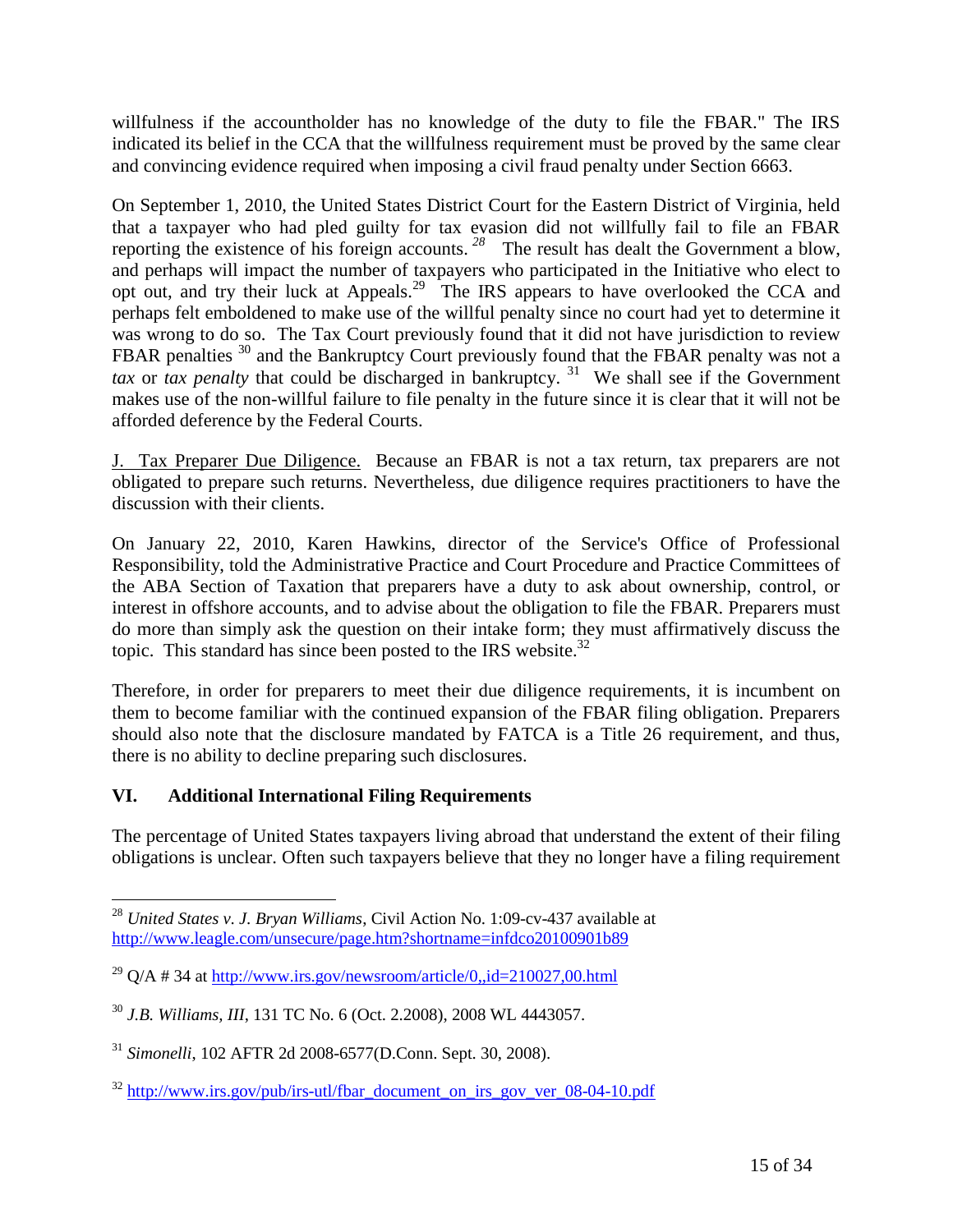if they are residing in a country with which the United States has an income tax treaty. This is incorrect— United States taxpayers are obligated to file income tax returns and report their worldwide income regardless of where they reside.

What is often less understood than the income tax filing obligation is the numerous information returns that United States taxpayers may be required to file. While the penalties for failure to file these forms can be costly, each form does provide the taxpayer with an opportunity to demonstrate reasonable cause, and avoid a penalty. Reasonable cause can include the taxpayer's lack of knowledge/familiarity with the filing requirement as well as reliance on a professional advisor.

Even though it is likely that most preparers will not be able to recall with the same certainty they do their name, the multitude of filing requirements for taxpayers with foreign activities, such preparers should be certain to familiarize themselves with the following forms, which are among the most common.

A. Form 3520. A taxpayer who can answer "yes" to any of the following questions likely has a Form 3520 filing requirement:

- Have you ever set up a foreign trust?
- Have you ever contributed funds or property to a foreign trust set up by someone else?
- Have you ever received gifts from foreign persons?
- Have you ever received an inheritance from a foreign person?
- Have you ever received funds from a foreign corporation or partnership in which you do not have an ownership interest?
- Have you ever loaned funds to a foreign trust?
- Have you ever received a distribution from a foreign trust?
- Do you have a debit or credit card that is tied to a foreign trust?
- Do you own real estate in Mexico?

Sections 6039F and 6048 mandate the filing of a Form 3520. United States taxpayers must file this form to report their (1) creation of a foreign trust, (2) transfer of money or property to a foreign trust, including by reason of death, (3) receipt of distributions from a foreign trust, as well as (4) receipt of certain gifts from foreign persons.

For purposes of the filing, "distributions" include direct distributions (i.e., a distribution directly to the United States beneficiary) as well as indirect distributions (i.e., a United States person writes a check that will be satisfied from a foreign trust or uses a credit card that takes funds out of a foreign trust). If a United States person is subject to these reporting rules, the form is due on the date that such person's income tax return is due, including extensions. The form must be filed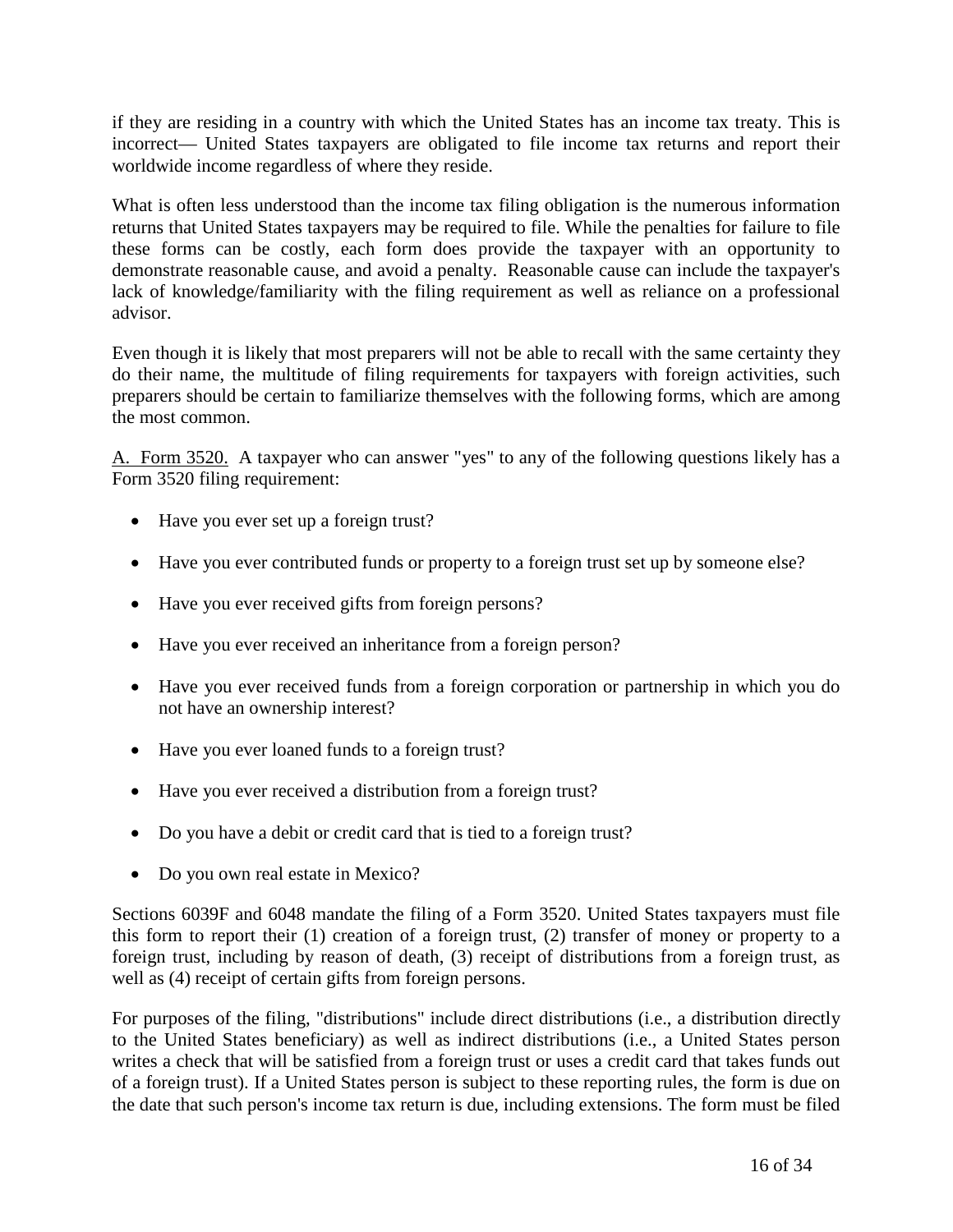in duplicate, one copy attached to the United States person's income tax return and the second sent separately to the IRS service center in Philadelphia.

The penalty for failure to file Form 3520 to report the transfer of funds to a foreign trust is currently "35% of the gross value of any property transferred to a foreign trust." Likewise, the penalty for the failure to report the receipt of a distribution from a foreign trust is "35% of the gross value of distributions received from a foreign trust." If the Form 3520 is incomplete, in addition to penalties, the entire trust distribution will be deemed an accumulation distribution and taxed as ordinary income. [33](#page-16-0)

If Form 3520 is delinquent more than 90 days after the Service notifies the taxpayer of such delinquency, an additional penalty of \$10,000 is permitted for every 30 days (or fraction thereof) the form remains delinquent.

Section 6039F(a) requires United States persons to disclose the receipt of large gifts or bequests from foreign persons. The disclosure requirement is tied to the identity of the donor, and there are different thresholds based on the donor. For example, there are higher thresholds for gifts received from nonresident alien individuals, and foreign estates, than there are for gifts from foreign partnerships, and foreign corporations. Consequently, a United States person is required to report the receipt of gifts from a nonresident alien or foreign estate only if the total amount of gifts from that nonresident alien or foreign estate is more than \$100,000 during the tax year. Once the \$100,000 threshold has been met, the United States person must separately identify each gift that is more than \$5,000, but does not have to identify the donor.

The penalty for failure to file a Form 3520 reporting the receipt of a large foreign gift is less than that for failing to file the Form 3520 reporting the receipt of distributions from the foreign trust. The penalty for failing to timely report the receipt of a foreign gift is imposed by Section 6039F, rather than Section 6677, and is 5% per month. The penalty, which is due upon notice and demand, increases each month that the Form 3520 is delinquent and continues up to a total of  $25\%$ <sup>[34](#page-16-1)</sup>

B. Form 3520-A. A taxpayer who can answer "yes" to any of the following questions likely has a Form 3520-A filing requirement:

- Did you create a foreign trust at any time?
- If you have recently become a United States taxpayer, did you create a foreign trust within five years of becoming a United States taxpayer?

Under the Code and Regulations, a transaction can be recharacterized such that indirect transfers are included within the reach of Section 679. If a taxpayer transfers assets to parents who are not United States taxpayers, who then settle a foreign trust, the trust will likely be deemed created by the United States taxpayer. Reg. 1.679-3(c) provides that a "transfer to a foreign trust by any

<span id="page-16-0"></span><sup>&</sup>lt;sup>33</sup> Section 6048(c)(2)(A).

<span id="page-16-1"></span> $34$  Section 6039F(c)(1)(B).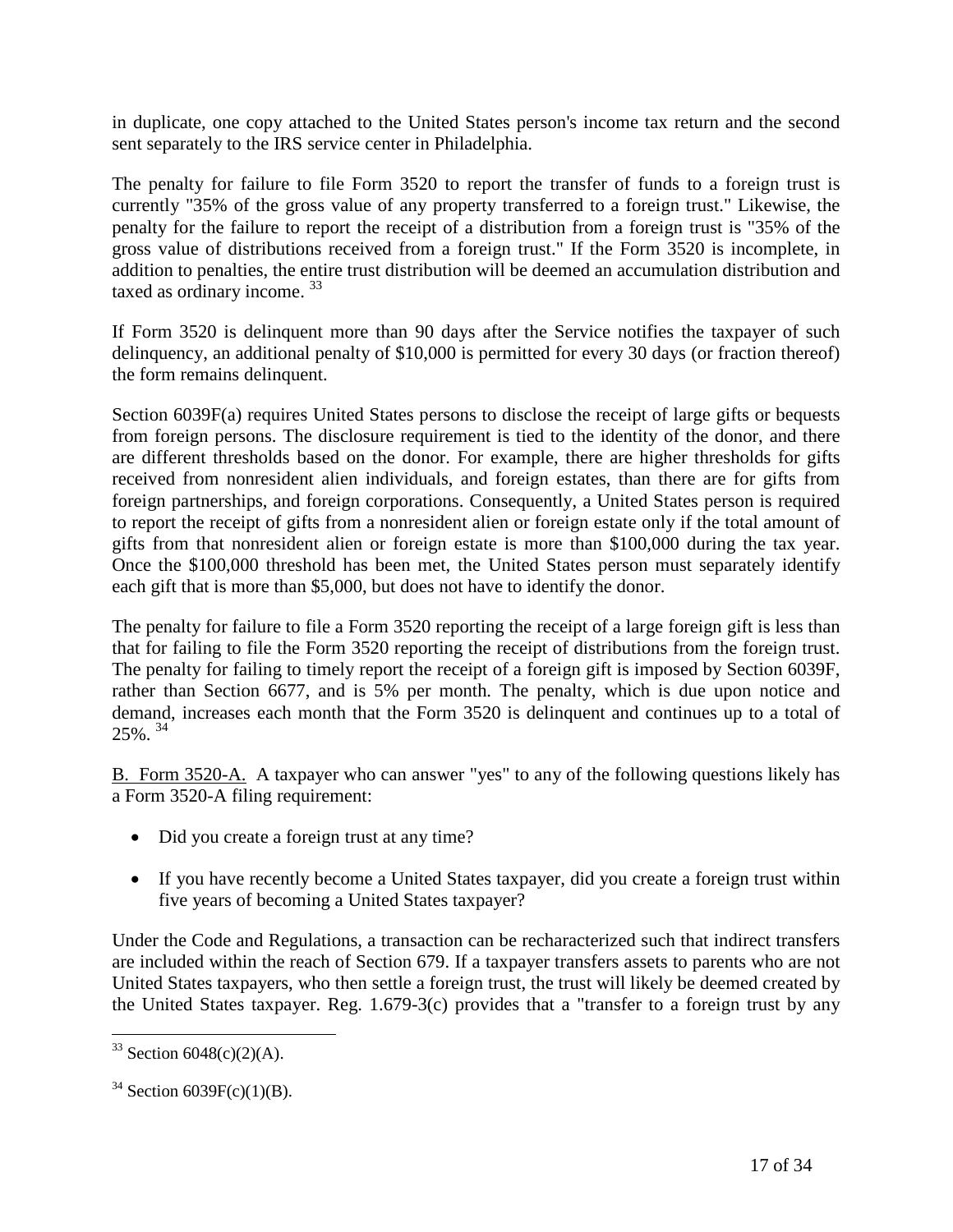person ... to whom a United States person transfers property is treated as an indirect transfer by a United States person to the foreign trust if such transfer is made pursuant to a plan one of the principal purposes of which is the avoidance of United States tax."

The principal purpose of a transfer will be deemed to be tax avoidance if (1) the United States person is related to a beneficiary of the foreign trust, and (2) the United States person cannot demonstrate to the satisfaction of the IRS that there was no other basis for creating the trust to benefit such person.

Additionally, even if a foreign trust appears to have no United States beneficiaries, under the Code the IRS can treat the trust as having a United States beneficiary regardless of what is provided in the trust document itself. For example, according to Section 679(c)(1) a trust will be deemed to have a United States beneficiary unless (1) under the terms of the trust no part of the income or corpus could be paid or accumulated for the benefit of a United States person and (2) if the trust terminated during the tax year, no part of the income or corpus could be paid to a United States person.

Furthermore, Reg. 1.679-2(a)(4)(ii)(A) provides that if the trust documents can be amended to benefit a United States person, the trust will be classified as if there were such a United States beneficiary. Similarly, Reg. 1.679-2(b)(1) provides that if a beneficiary of the trust is a controlled foreign corporation or a foreign partnership in which the taxpayer is a partner, the trust will similarly be classified as having a United States beneficiary.

The consequence of having settled a foreign trust, which is classified as having a United States beneficiary, is that the taxpayer will be deemed to own the trust under the grantor trust rules. Consequently, the taxpayer will be liable for paying the income tax on the trust's income. Additionally, the taxpayer will be required to file Form 3520-A. The form must be filed by March 15, but a six-month extension may be obtained by filing Form 7004. The penalty for failure to file Form 3520-A is 5% of the December 31 value of the portion of the trust's assets treated as owned by the taxpayer.

C. Form 5471. A taxpayer who can answer "yes" to any of the following questions likely has a Form 5471 filing requirement:

- Do you own a foreign corporation?
- Are you a director or officer of a foreign corporation?

Certain United States citizens and residents who are officers, directors, or shareholders of foreign corporations must file Form 5471. While there are several categories of persons who must file the form, if a United States officer or director acquires stock to meet the 10% ownership requirement, or if a United States person had "control" of a foreign corporation for an uninterrupted period of at least 30 days during the annual accounting period of the foreign corporation, such person also would have a filing obligation. A person is in control of a foreign corporation if (1) the person owns stock possessing more than 50% of the total combined voting power of all classes of stock entitled to vote, or (2) the person owns more than 50% of the total value of shares of all classes of stock of a corporation.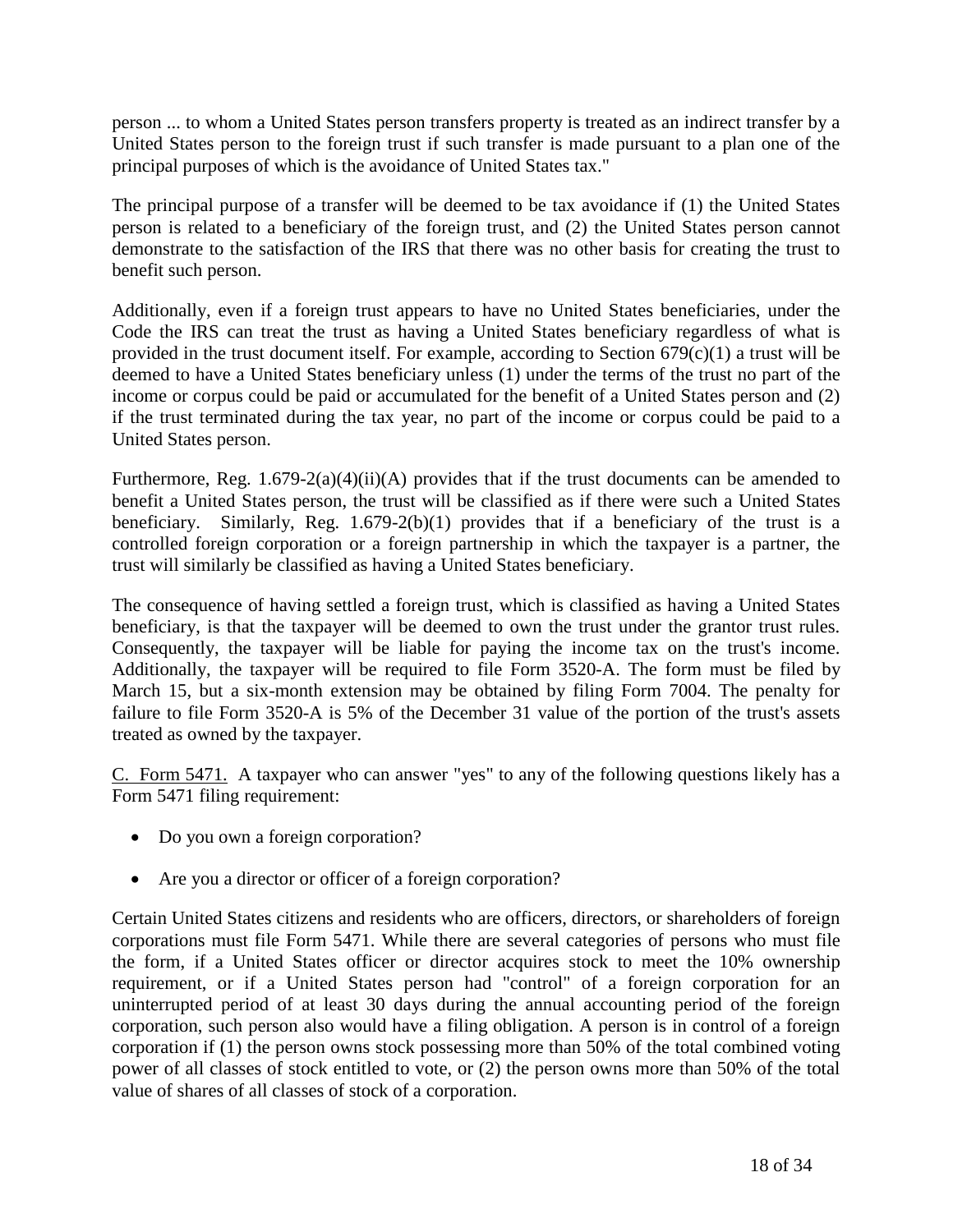The form is due at the same time as the United States person's income tax return. There is a \$10,000 penalty for each annual accounting period for which the failure to file a Form 5471 exists.

D. Form 926. A taxpayer that owns a foreign corporation likely also has an obligation to file Form 926 in addition to Form 5471, if the taxpayer transferred property to the foreign corporation.

## **VI. FOREIGN ACCOUNT TAX COMPLIANCEAC[T](#page-18-0)<sup>35</sup>**

The Foreign Account Tax Compliance Act ("FATCA") became effective on March 18, 2010. The intent of the legislation is to deter the use of tax havens for tax evasion. To accomplish this goal, among other provisions, FATCA: (i) enhanced the mandatory disclosure; (ii) expanded the statutes of limitation; (iii) increased penalties; and (iv) imposed rebuttable presumptions to ease the burden on the government in prosecuting tax cases involving offshore noncompliance.

FATCA is used as a revenue offset for the Hiring Incentives to Restore Employment Act (HIRE), which President Obama signed on March 18, 2010. HIRE is designed to incentivize the creation of up to 300,000 new jobs this year. Employers who hire previously unemployed workers are entitled to a Social Security and Medicare Tax holiday as well as credits if the employees are retained for at least one year. A more detailed discussion of HIRE is beyond the scope of this Outline.

#### A. Increased Disclosure.

1) Foreign accounts and assets. Section 511 of FATCA creates new Section 6038D, which requires United States taxpayers holding specified foreign financial assets with an aggregate value exceeding \$50,000 to report them on an informational return. It is unclear whether the \$50,000 threshold applies if the balance of foreign accounts and assets exceeds \$50,000 at the end of the tax year or at any time during the tax year, as in the case of the FBAR \$10,000 requirement. FATCA's provisions of Section 6038D apply to assets held during tax years beginning after March 18, 2010. The new reporting requirement is much broader than the FBAR, so individuals who do not have an FBAR filing obligation may be subject to the new reporting requirement. For example, FATCA requires taxpayers with investments in foreign entities, such as foreign hedge funds and private equity funds, to report these investments. The FBAR regulations issued by FinCEN on Feb. 26, 2010, exempt these assets from FBAR reporting.

Section 6038D(b) defines a "specified foreign financial asset" to include ownership of (1) any financial account maintained by a foreign financial institution, (2) any stock or security issued by a non-U.S. person, (3) any financial interest or contract held for investment that has a non-U.S. issuer or counterparty, and (4) any interest in a foreign

<span id="page-18-0"></span><sup>35</sup> See, Kevin E. Packman and Mauricio D. Rivero, "The Foreign Account Tax Compliance Act," *The Journal of Accountancy, August 2010;* Kevin E. Packman and Mauricio D. Rivero, "Increased Disclosure, Penalties, and Audit Periods Courtesy of the Foreign Account Tax Compliance Act," *The Journal of Taxation,* May 2010.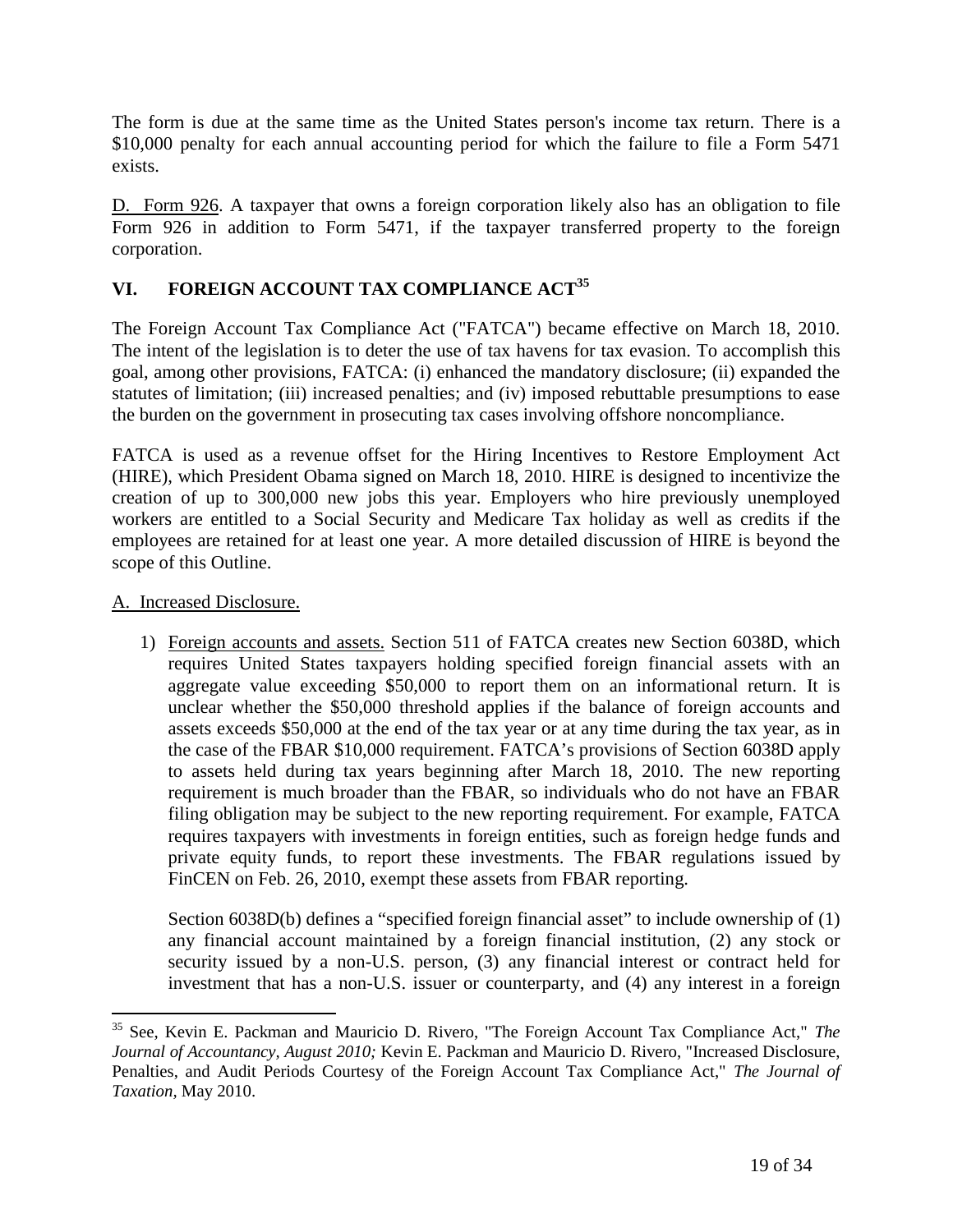entity. Section 6038D(b) defines a foreign entity by reference to section 1473(5): any entity that is not a United States person. Consequently, taxpayers who purchase foreign real estate through an entity will have a filing obligation.

The Secretary of the Treasury can require "any domestic entity which is formed or availed of for purposes of holding, directly or indirectly, specified foreign financial assets" to file the disclosure as if it were an individual (section 6038D(f)). Similarly, the Secretary is to issue regulations exempting nonresident aliens and bona fide residents of any United States possession from the disclosure. The secretary also has authority to exempt certain assets from being reported (section 6038D(h)).

There is a presumption that a taxpayer with "specified foreign financial assets" has a filing obligation for purposes of the penalty if the IRS believes the taxpayer has an interest in one or more such assets and the taxpayer does not provide sufficient information to demonstrate the aggregate value is less than \$50,000 (section 6038D(e)).

- 2) Foreign companies. Generally, a foreign corporation will qualify as a passive foreign investment company (PFIC) if (1) 75% or more of its gross income in the tax year is passive income, or (2) on average during the tax year, at least 50% of the assets held by the corporation produce passive income or are held for the production of passive income (section 1297). Section 521 of FATCA amends section 1298 of the Code to require shareholders in a PFIC to file an annual information return disclosing their ownership of the PFIC (section 1298(f)). Under previous law, such disclosure was required only when taxpayers made a qualifying elective fund election, received certain distributions from the PFIC, or disposed of their interest in the PFIC. The PFIC disclosure was effective March 18, 2010.
- 3) Financial institution disclosure. Section 501 of FATCA added a new withholding system described in a new chapter 4 to the Code and created new sections 1471 and 1472. These provisions are generally applicable to payments made after December 31, 2012. Taken together, these sections require foreign financial institutions with United States customers and foreign nonfinancial entities with substantial United States owners to disclose information regarding the United States taxpayers.

Failure to disclose the information will result in the United States payor being required to withhold a 30% tax on U.S.-source income. The withholding will occur on income normally subject to United States taxation when received by nonresident aliens, such as dividends, as well as to certain types of income that are traditionally excluded from taxation for nonresident aliens under section 871, such as certain bank interest and capital gains not effectively connected to a United States trade or business. Failure to comply will subject the United States withholding agents to financial penalties. Foreign financial institutions include trust companies, banks, brokerages and investment funds. Furthermore, non-publicly traded equity and debt interests in foreign financial institutions are deemed to be accounts for purposes of this section. Failure to comply will subject such institutions to financial penalties.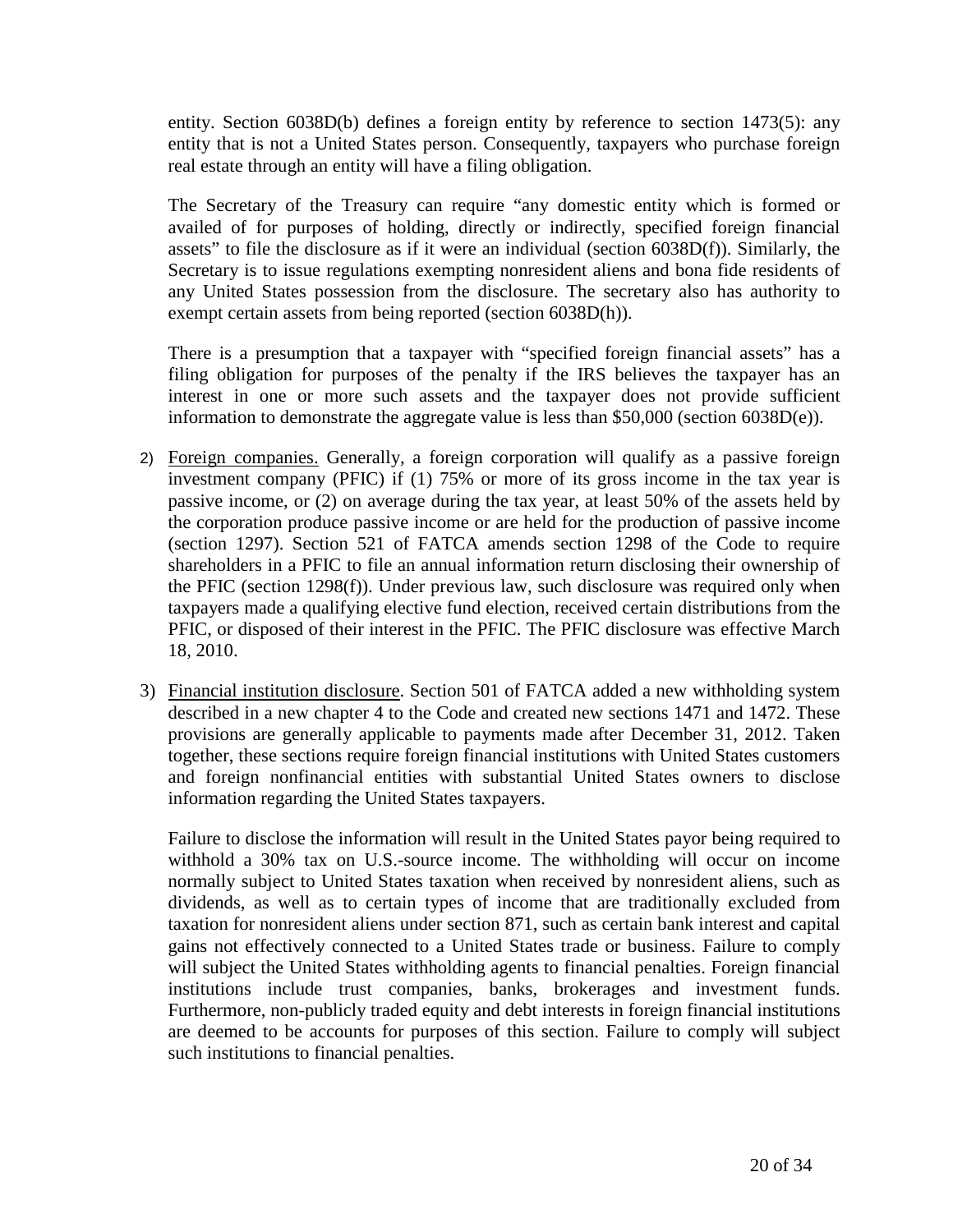The rules described above do not apply to any payment beneficially owned by (1) any corporation that is a member of an expanded affiliated group that includes a publicly traded corporation; (2) any foreign government (or political subdivision, wholly owned agency or instrumentality); (3) any international organization (or wholly owned agency or instrumentality); (4) any foreign central bank of issue; or (5) any other class of persons identified by the Treasury secretary. Further, under new section  $1471(d)(1)(b)$ , a foreign financial institution is not required to disclose account information if the account holder is an individual whose aggregate value of depository accounts held (in whole or in part) and maintained by the same financial institution which maintains such account does not exceed \$50,000.

On August 26, 2010, the IRS issued Notice 2010-60, which provides initial guidance applicableto the disclosure and withholding required pursuant to the new Chapter  $4^{36}$ The Notice exempts additional entities from the reporting regime. Those entities include: (i) certain holding companies for non-financial enterprises, but not if the entity serves as an investment organization, (ii) start up companies, other then financial institutions, during the first 24 months of the entities existence, (iii) non-financial entities liquidating or emerging from bankruptcy or reorganization, and (iv) hedging/financing centers of non financial groups. [37](#page-20-1) At present, insurance companies that issue term life insurance products will not be considered to be financial institutions.

The Notice provides detail guidance on the due diligence that foreign financial institutions must undergo in order to determine if they have any United States taxpayers as account holders. The due diligence varies between whether it is an existing individual account, existing entity account, new individual account or new entity account. If however the existing individual account has an average balance less than \$50,000, the account will be viewed as de minimis, and the institution does not have to determine whether there is a United States person as owner. The Notice seeks comments by November 1, 2010 on a number of additional issues, and possibly exemptions applicable to individual family trusts, foreign trusts, and charitable organizations.

4) Statutes of Limitation. Generally, the IRS has three years from the filing of a return in which to audit a taxpayer and assess additional tax (section  $6501(a)$ ). This statute of limitations also applies to information required to be reported on certain foreign transfers, now including those under FATCA. The period is increased to six years if a taxpayer omits 25% or more of gross income (section 6501(e)). Section 513 of FATCA amended section 6501(e) to also extend the statute of limitations to six years where a taxpayer omits more than \$5,000 of income attributable to one or more assets required to be reported under section 6038D. Thus, even if the taxpayer does not have a substantial understatement, the IRS will have six years in which to investigate and audit the taxpayer. Additionally, however, the three-year and six-year statutes of limitations will be

<span id="page-20-1"></span><span id="page-20-0"></span><sup>36</sup> http://www.irs.gov/pub/irs-drop/n-10-60.pdf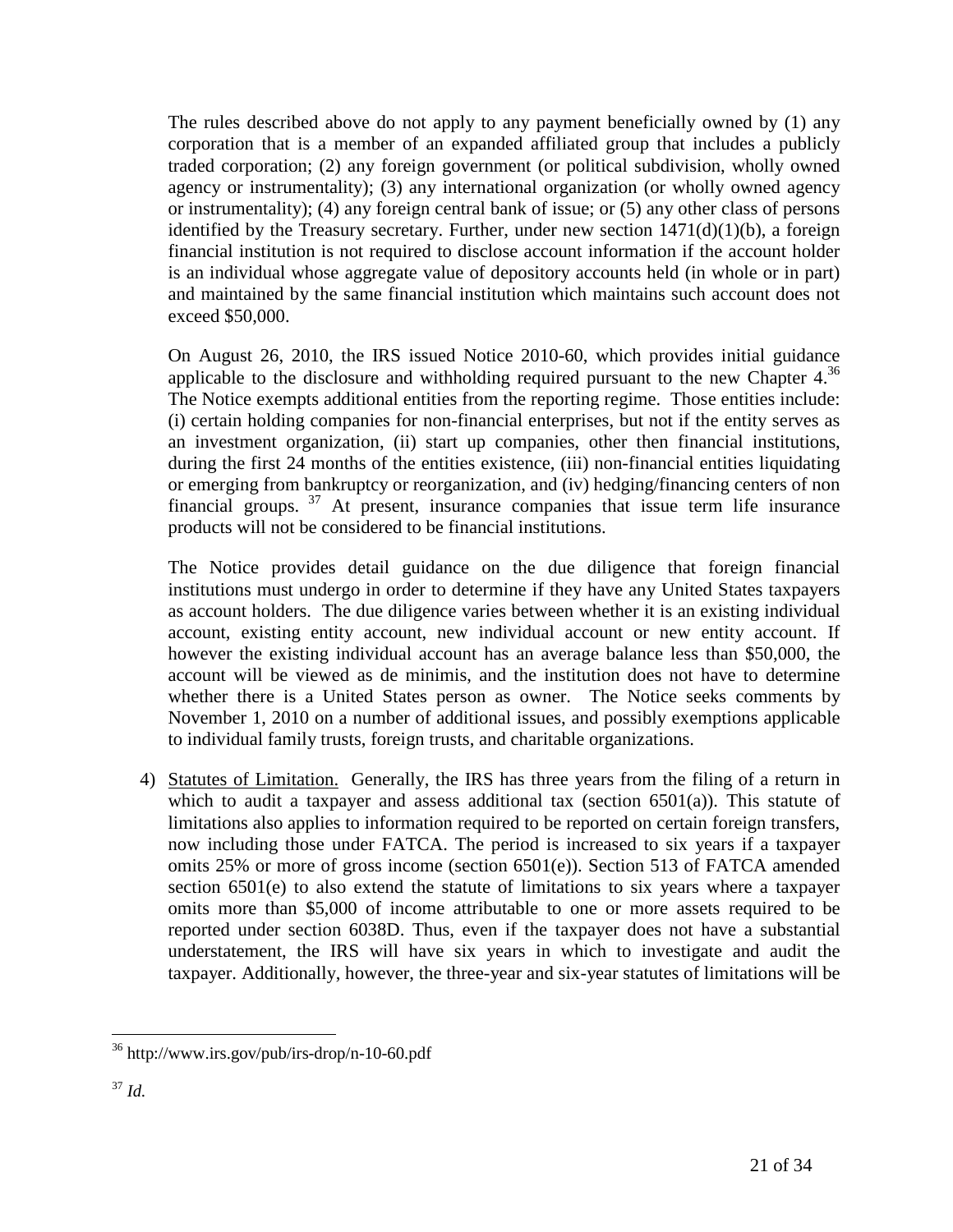suspended until the information required to be reported under sections 1295(b), 1298(f), 6038, 6038A, 6038B, 6046, 6046A, 6048 or new section 6038D is provided to the IRS.

The extended statute of limitations is applicable to (1) returns filed after the March 18, 2010, date of enactment and (2) returns filed on or before such date if the limitation period under section 6501 has yet to expire. Thus, the extended six-year statute and suspended three-year statute could theoretically apply to tax returns that were filed as early as 2004 if a six-year statute applies, or 2007 if the normal three-year statute applies.

5) Penalties for failure to disclose. Section 6662 permits the IRS to impose a 20% penalty on a substantial understatement of income tax or for negligence or disregard of rules or regulations that is not attributable to fraud (for which a 75% penalty applies). Section 512 of FATCA amended section 6662 to add a penalty of 40% on any portion of an underpayment attributable to a transaction involving an undisclosed financial asset that should have been reported under sections 6038, 6038B, 6046A, 6048 or new section 6038D. The increased penalty structure is effective for tax years beginning after March 18, 2010.

#### B. Foreign Trusts.

- 1) Grantor trust status. When a United States person transfers assets to a foreign trust that has United States beneficiaries, section 679 deems the trust to be a grantor trust, and the United States transferor is responsible for reporting the trust's income. As stated above in the section discussing Form 3520-A, the regulations under section 679 make the presumption that the trust will have United States beneficiaries; thus, it is rare that a person will fund a foreign trust and it will not be qualified as a grantor trust. Whether taxpayers simply failed to look at the regulations or intended to avoid paying United States income tax on the trust's income, the IRS felt that it needed to codify the regulations into the statute. Sections 531 and 532 of FATCA add several new provisions to section 679, including three subparagraphs to section 679(c), which are designed to find a United States beneficiary of foreign trust. The FATCA additions are effective for transfers to a foreign trust after March 18, 2010.
- 2) Taxable distributions. Section 533 of FATCA provides that any use of trust property after March 18, 2010, by a United States grantor, United States beneficiary or any United States person related to a United States grantor or United States beneficiary is treated as a distribution. The individual using the trust property will be subject to income equal to the fair market value on the use of the property or loan under section  $643(i)(1)$ . This rule does not apply to the extent that the foreign trust is paid fair market value for the use of the property within a reasonable period following the use. FATCA does not define "a reasonable period," but presumably, this will be defined in subsequent Treasury regulations.
- 3) Trust Penalties. The penalty under section 6677 for failure to file a Form 3520 is 35% of the gross reportable amount (generally the amount transferred to or received from the trust). Section 535 of FATCA amended section 6677 so that a failure to file Form 3520 would have a minimum penalty of \$10,000. Thus, the penalty is now the greater of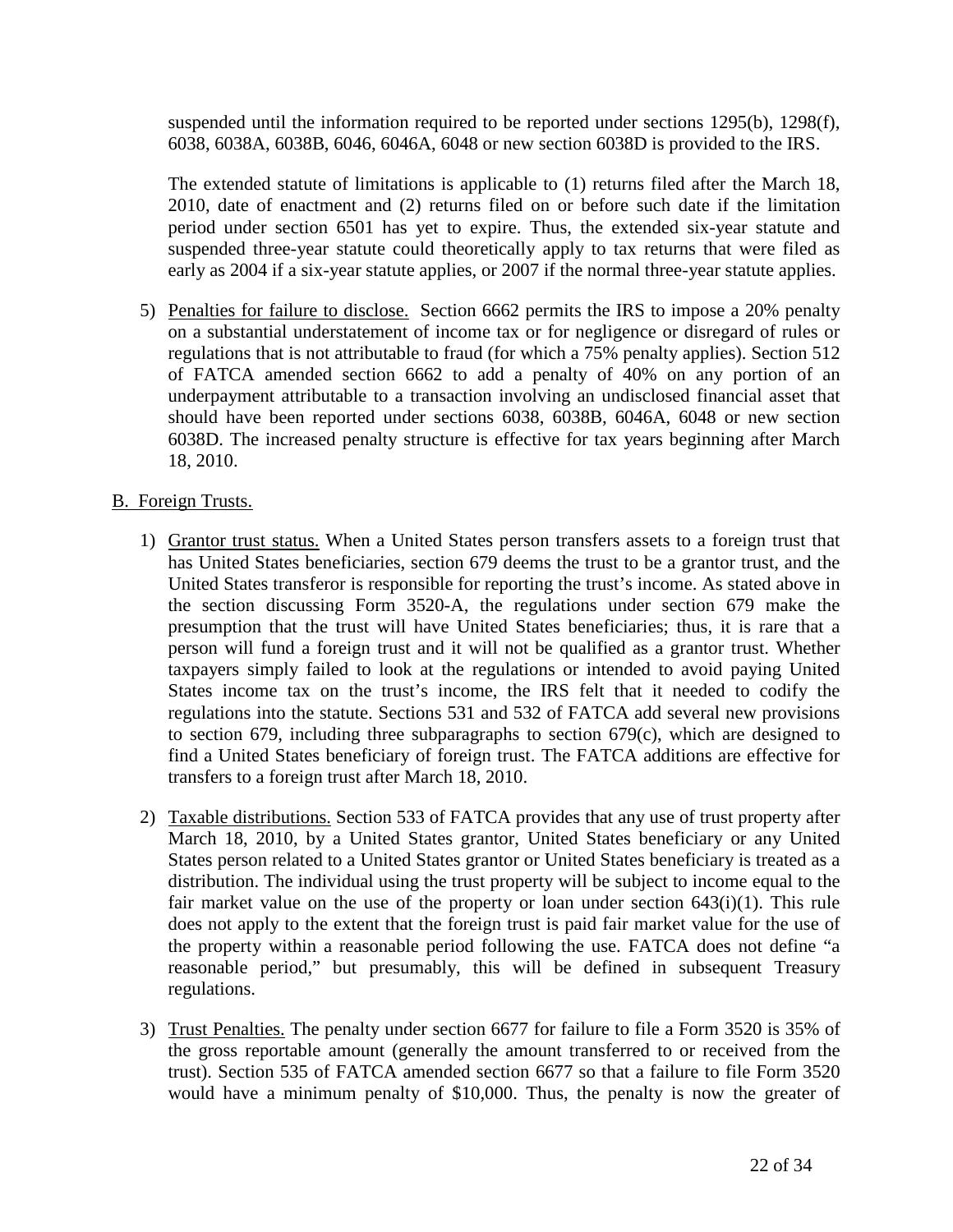\$10,000 or 35% of the gross reportable amount. The penalty increases by \$10,000 for each 30-day period following notification from the Treasury that the filing is delinquent. There is, however, a 90- day grace period following notification from the Treasury before the additional \$10,000 penalties accrue. The penalty is effective for Forms 3520 filed after December 31, 2009.

#### C. Income Attribution.

1) Foreign targeted obligations. Prior to FATCA, a deduction was permitted for foreign targeted obligations that were issued in bearer format (that is, not registered), provided certain exceptions were satisfied (that is, they could not be sold to United States persons). Section 502 of FATCA repeals the foreign targeted obligation exception. Consequently, for obligations issued in bearer format after March 18, 2012, an interest deduction will be prohibited unless the obligation: (1) is issued by an individual, (2) matures in no more than one year, or (3) is not of a type offered to the public. Therefore, bearer debt obligations with a maturity greater than one year will not be permitted a deduction for interest on the obligation unless the obligations qualify for the FATCA exception.

Similarly, FATCA denies a tax exemption for interest on state and local bonds not issued in a registered form. Thus, for state and local bonds issued after March 18, 2012, the taxexempt status will be denied unless the obligation matures in no more than one year or is not of a type offered to the public.

2) Dividend equivalent payments. The term "dividend equivalent" is defined as any payment made pursuant to a notional principal contract that (directly or indirectly) is contingent upon, or determined by reference to, the payment of a dividend from sources within the United States. It also includes any other payment determined by the Treasury secretary to be substantially similar to those described above.

Section 541 of FATCA amended section 871(1)(1) to eliminate the disparate tax treatment between dividends on stock of United States corporations and dividend equivalent payments by treating dividend equivalent payments as U.S.-source dividend payments. Consequently, any such payments made to a nonresident alien will be subject to a withholding tax applicable to the payment. The effective date of this provision is 180 days after FATCA's date of enactment (that is, on or after September 14, 2010).

#### **VII. IRS Investigation and Examination Tools**

A. LMSB/International Realignment. On August 4, 2010, the IRS issued a news release indicating that effective October 1, 2010, its Large and Mid-Size Business division ("LMSB") will be renamed the Large Business and International division ("LB&I").<sup>[38](#page-22-0)</sup> The purpose behind the reorganization is to improve its global tax administration efforts and create a more centralized organization dedicated to improving international tax compliance.

<span id="page-22-0"></span> $38$  IR 2010-88, August 4, 2010. http://www.irs.gov/newsroom/article/0,, $id=226284,00.html$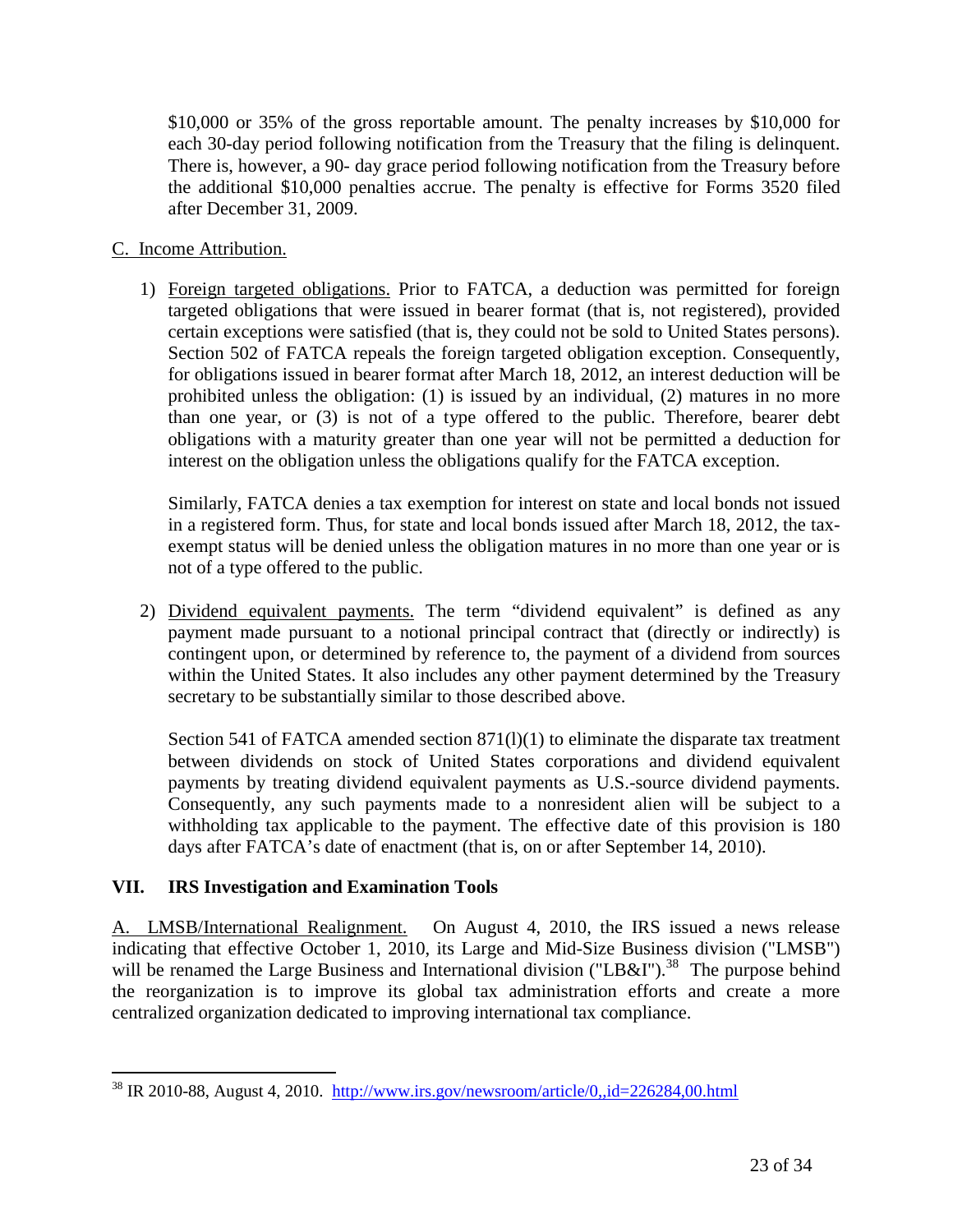While its name may be changing, LB&I will continue to serve the same taxpayers that were served by LMSB. Specifically, LB&I will focus on taxpayers, whether individuals or entities, that have more than \$10 million in assets.

The release also indicated that the realignment would strengthen international tax compliance for individuals and entities in several ways, including:

- "Identifying emerging international compliance issues more quickly.
- Removing geographic barriers, allowing for the dedication of IRS experts to the most pressing international issues.
- Increasing international specialization among IRS staff by creating economies of scale and improving IRS international coordination.
- Ensuring the right compliance resources are allocated to the right cases.
- Consolidating oversight of international information reporting and implementing new programs, such as FATCA.
- Coordinating the Competent Authority more closely with field staff that originate cases, especially those dealing with transfer pricing.
- Otherwise centralizing and enhancing the IRS's focus on transfer pricing."<sup>[39](#page-23-0)</sup>

B. Technology. The IRS is utilizing technology in ever increasing ways to help close the tax gap, and reduce the extent of noncompliance. IRS Commissioner Shulman has publicly stated the importance of investing in technology for this very purpose.

- In a May 27, 2010 speech to the American Payroll Association and the American Accounts Payable Association, he stated "[t]he better use of technology translates into better use of data – extracting knowledge and intelligence. So, we must invest in technology to keep up with new legislation, regulations and strategies in a more complex and interrelated global tax system."[40](#page-23-1)
- In an April 2010 interview with Paul Bonner, Editor of the *Journal of Accountancy*, he stated: "I've been very public that the future of tax administration is all about more and better third-party information and continuing to develop our programs to analyze that data and act on it. The way we're going to get better at handling the volume and complexity of

<span id="page-23-0"></span><sup>39</sup> *Id.*

<span id="page-23-1"></span><sup>&</sup>lt;sup>40</sup> WebCPA, "IRS Sees Need for More Tax Information Reporting." http://www.webcpa.com/news/IRS-Sees-Need-for-More-Tax-Information-Reporting-54401-1.html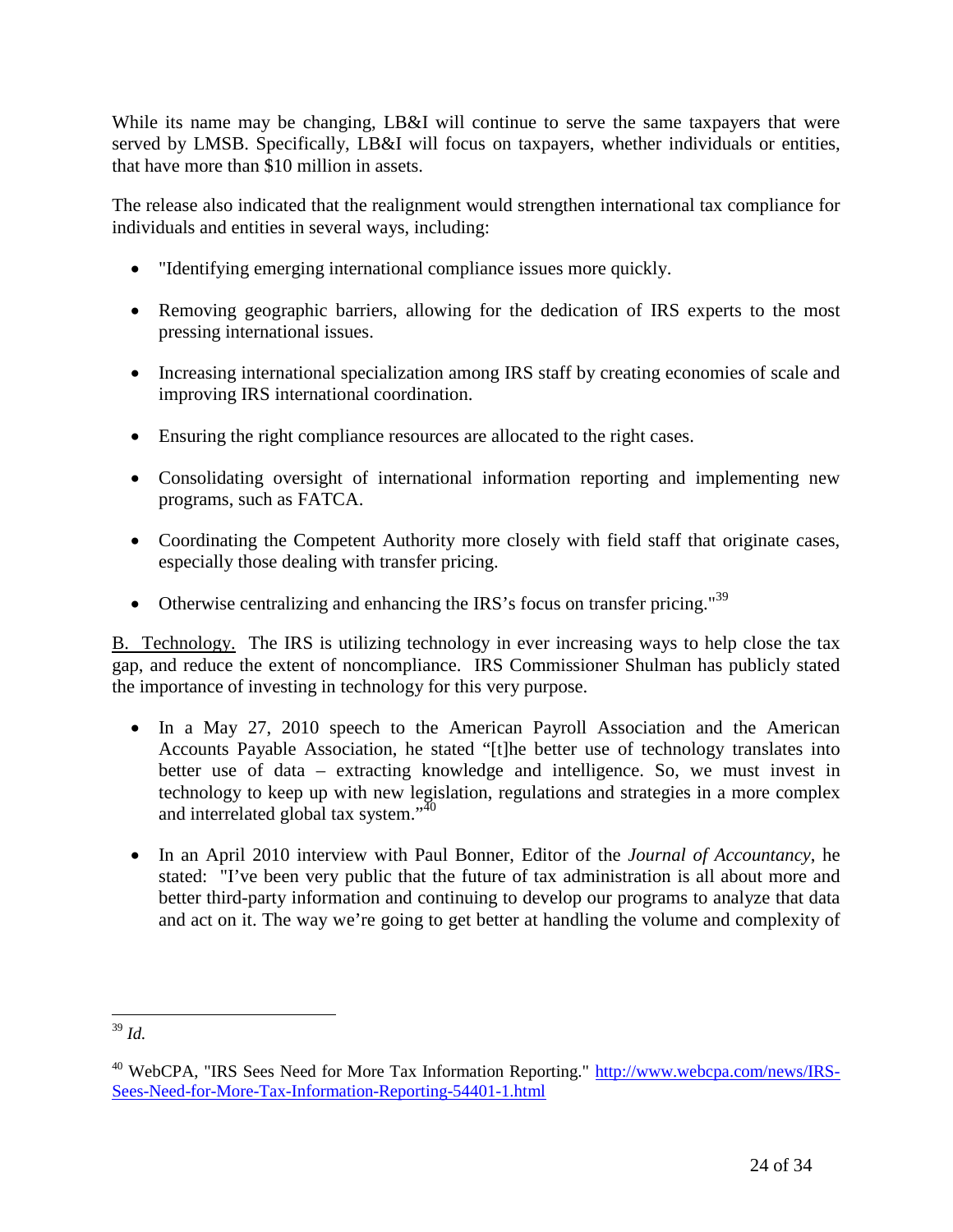both the Tax Code and the business world and individual finances isn't by throwing more auditors at the problem; it's by doing better data management and analysis." $41$ 

It would appear that the Senate Appropriations Committee was listening to Commissioner Shulman as it approved the IRS' request for \$387 million to modernize its business systems on July 29, 2010.<sup>[42](#page-24-1)</sup> Senator Richard Durbin (D-Ill) indicated that this would allow the IRS to migrate from its obsolete Legacy system to state-of-the-art data systems in the 2012 filing season. $43$ 

Even after the IRS updates its computer systems, it will continue to rely on YK1, which is just one of the software programs examiners are using to assist them in their investigations. The software was initially created to assist the IRS in identifying tax shelters. Today, it is used to help an examiner identify all parties connected to an entity, as well as any other entities to which the parties may have a connection. The IRM advises examiners on the use of YK1, and provides as follows: "[f]or cases in which entities related through a flow-through relationship are suspected, but cannot be otherwise identified, examiners should request research using the yK1 Link Analysis Tool. This Tool provides a graphic representation of flow-through relationships created by partnerships, trusts, and S corporations. The Tool uses Schedule K-1 data to depict ownership relationships and income/loss flows between payers and payees. More information is available at http://sbse.web.irs.gov/Exam/Apps/yK1/yK1.htm."[44](#page-24-3)

On December 15, 2009, the United States Government Accountability office released a report to the United States Senate Finance Committee titled "Tax Gap: Actions Needed to Address Noncompliance with S Corporation Tax Rules." The report detailed the use of YK1 for audits involving S corporations. Specifically, it stated:

One way that examiners detect S corporation noncompliance is IRS's yK1 software program, which uses Schedule K-1 information to graphically depict relationships among taxpaying entities. It displays the shareholders of S corporations as well as any other businesses that are linked to the S corporation, including parent companies and subsidiaries that have common shareholders with the S corporation. Starting with a business entity or individual shareholder, yK1 can show its connections in sending or receiving Schedule K-1s. It shows common use of paid preparers, some family relationships (e.g., husband/wife), and common addresses, among other linkages. For example, if IRS discovers noncompliance that is related to a scheme marketed by a preparer, IRS can use yK1 to identify other entities that used the same preparer. In addition to K-1 data, IRS pulls data from various IRS databases, such as those showing data from filed returns or from information returns filed by third parties. Although there

<span id="page-24-0"></span><sup>41</sup> http://www.journalofaccountancy.com/Issues/2010/Apr/20102509.htm

<span id="page-24-1"></span><sup>42</sup> *Senate Appropriations OK \$12.5 Billion in Funding for IRS Enforcement, Services,* 145 DTR G-8 (August 2, 2010).

<span id="page-24-2"></span><sup>43</sup> *Id.*

<span id="page-24-3"></span> $^{44}$  http://www.irs.gov/irm/part4/irm\_04-010-004.html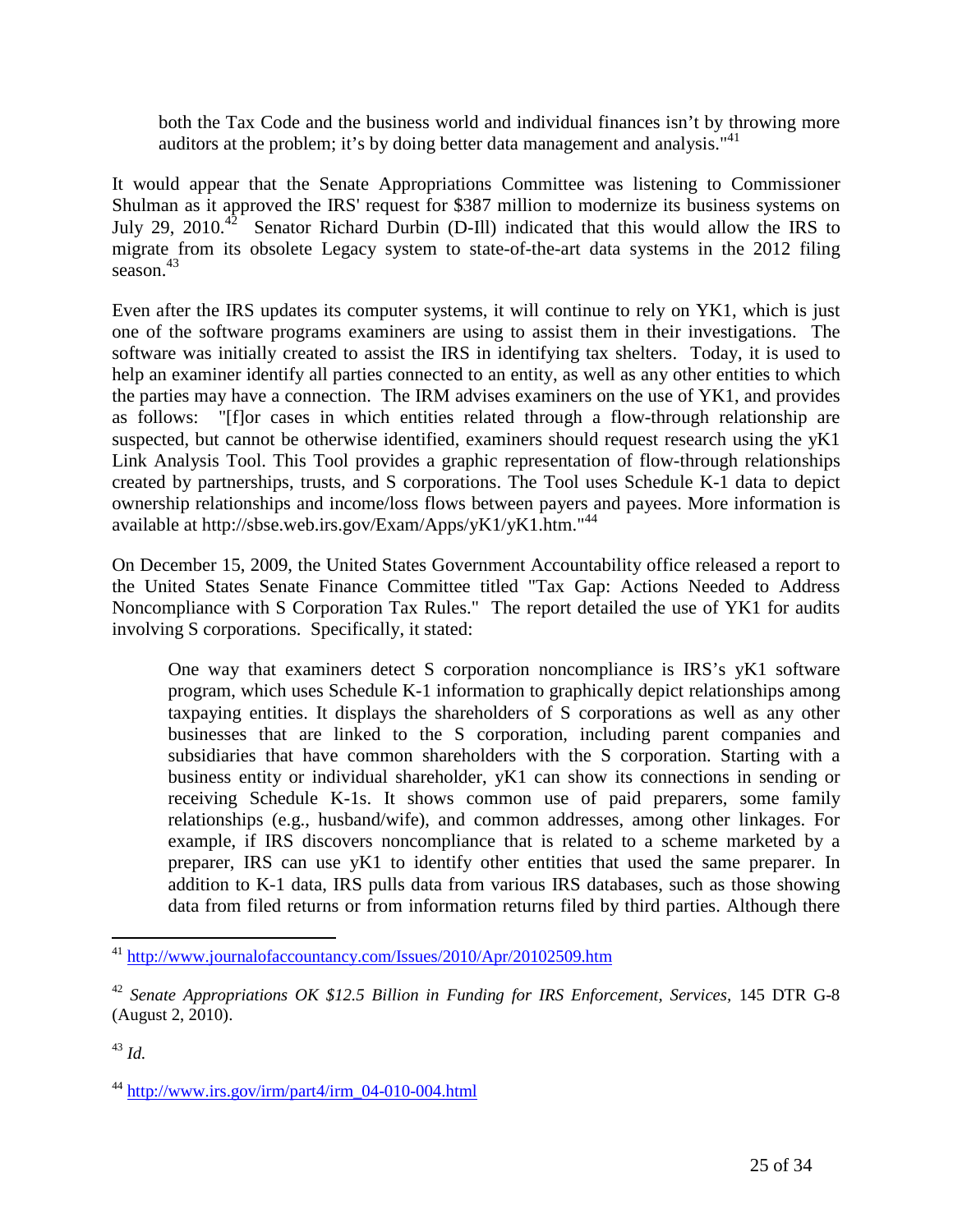have been no formal analyses of yK1's effectiveness, IRS officials say that its examiners report that using yK1 has helped to identify millions of dollars in unpaid taxes from entities, including S corporations. For S corporations, yK1 data can help examiners determine if the shareholder has stock or debt basis, as well as establish trends in officer's compensation.<sup>[45](#page-25-0)</sup>

The IRM provides even greater detail into the use of YK1 when the taxpayer is a Federal contractor or vendor. Interestingly, information obtained through the software cannot be revealed to the taxpayer or the taxpayer's examiner. It appears, however that this prohibition may be limited to information obtained on behalf of a Federal contractor or vendor. The IRM advises examiners in such investigations, that YK1:

- Is a collection of analytic tools specifically designed to help explore relationships between taxpayers. Currently, it focuses on flow-through relationships (K-1 data) created by partnerships, trusts, S corporations, and corporations.
- Is most beneficial when it is known the taxpayer has flow through income, e.g., parent/subsidiary relationships, abusive transaction, other related entity relationships.
- Provides a graphic representation of the taxpayer and their investment relationship to other entities. It is not limited to direct investment and displays multiple levels of investment tiering, i.e., one entity is invested into another that is invested into a third.
- Uses information from filed Forms 1120, 1120S 1041, and 1065, and the K-1 associated with those returns
- Uses individual tax return information of high income individuals.
- Can be searched using an SSN or  $EIN.^{46}$  $EIN.^{46}$  $EIN.^{46}$

C. Criminal Enforcement. The days of the kinder, gentler IRS have long passed. Taxpayers should be aware that the Service intends to continue its focus on enforcement, a direction reinforced by both the President and Congress. On October 14, 2009, Commissioner Shulman announced that the IRS would be opening three new international criminal investigation offices, which will be located in Beijing, Panama City, and Sydney. The Service also will be expanding the staff at eight current international criminal investigation offices.

Reinforcing the Commissioner's statements of increased enforcement, Victor Song, Chief of IRS Criminal Investigation Division ("CID"), told the American Bar Association Section of Taxation Civil and Criminal Tax Penalties Committee at its January 23, 2010 meeting that the IRS' most significant criminal focus would be on the international arena. He stated "our big focus is

<span id="page-25-0"></span><sup>45</sup> http://www.gao.gov/new.items/d10195.pdf

<span id="page-25-1"></span><sup>46</sup> http://www.irs.gov/irm/part5/irm\_05-007-009.html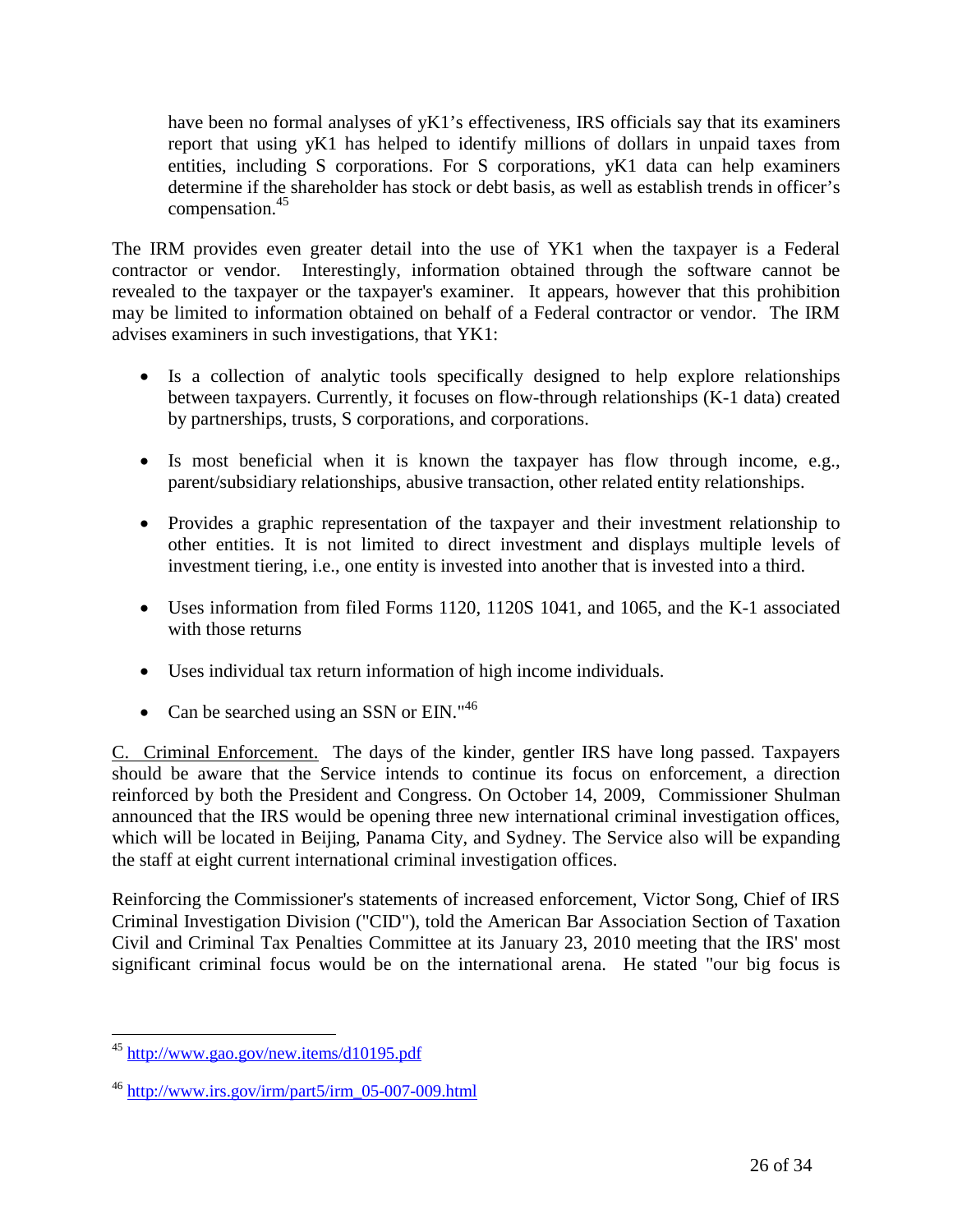international. We are not going to go away."  $47$  Song also indicated that CID's hiring was "unprecedented." <sup>[48](#page-26-1)</sup> Song was back speaking to the ABA Section of Taxation Civil & Criminal Tax Penalties Committee at its spring meeting on May 8, 2010, where he indicated that CID now had a presence in 11 countries.<sup>[49](#page-26-2)</sup> Additionally, he indicated CID employs 4,200 employees worldwide, of whom 2,700 are special agents.  $50$ 

Treasury Secretary Geithner has expressed the view that increasing funding for IRS enforcement isa necessary part of closing the tax gap.<sup>51</sup> Perhaps consistent with Geithner's view, the Senate Appropriations Committee on July 29, 2010 allocated \$5.68 billion for fiscal year 2011 towards IRS enforcement efforts on July 29, 2010.<sup>[52](#page-26-5)</sup>

D. Global High Wealth Industry Group. On October 26, 2009, Commissioner Shulman spoke at the American Institute of Certified Public Accountants (AICPA) National Conference on Federal Taxation in Washington DC. While he touched on a number of topics during his presentation, the Commissioner announced for the first time that the IRS had recently created the Global High Wealth Industry group ("Global Wealth").<sup>[53](#page-26-6)</sup> At the time of his announcement, the group was housed within LMSB. However, in accordance with the August 4, 2010 reorganization announcement, effective October 1, 2010, Global Wealth will be housed within LB&I.<sup>[54](#page-26-7)</sup>

Global Wealth will be focused on unraveling the business structures created by wealthy taxpayers to avoid their tax obligations. While it was not stated, this program may use the economic substance doctrine as its main weapon.

Shulman did not provide the minimum dollar threshold for a taxpayer to be included within the Global Wealth group, but he did state that initially "we will be looking at individuals with tens of millions of dollars of assets or income."<sup>[55](#page-26-8)</sup> He went on to explain that "high wealth individuals"

<span id="page-26-1"></span><sup>48</sup> *Id.*

<span id="page-26-2"></span><sup>49</sup> *Tax Crime Enforcement Expanding to More Locations, New Financial Crimes, Song Says,* 90 DTR G-5 (May 12, 2010).

<span id="page-26-3"></span><sup>50</sup> *Id.*.

<span id="page-26-4"></span><sup>51</sup> Statement at House Budget Committee hearing on President Obama's proposed 2010 budget. http://www.ustreas.gov/press/releases/tg51.htm

<span id="page-26-5"></span><sup>52</sup> *Senate Appropriations OK \$12.5 Billion in Funding for IRS Enforcement, Services*, 145 DTR G-8 (August 2, 2010).

<span id="page-26-0"></span><sup>47</sup> *Biggest Focus of CI Unit to Be International As Global Footprint Increases, Song Says,* 15 DTR G-6 (January 26, 2010).

<span id="page-26-6"></span> $^{53}$  http://www.irs.gov/irs/article/0,.id=215606,00.html

<span id="page-26-7"></span> $<sup>54</sup>$  IR 2010-88, August 4, 2010. http://www.irs.gov/newsroom/article/0,,id=226284,00.html</sup>

<span id="page-26-8"></span><sup>55</sup> http://www.irs.gov/irs/article/0,,id=215606,00.html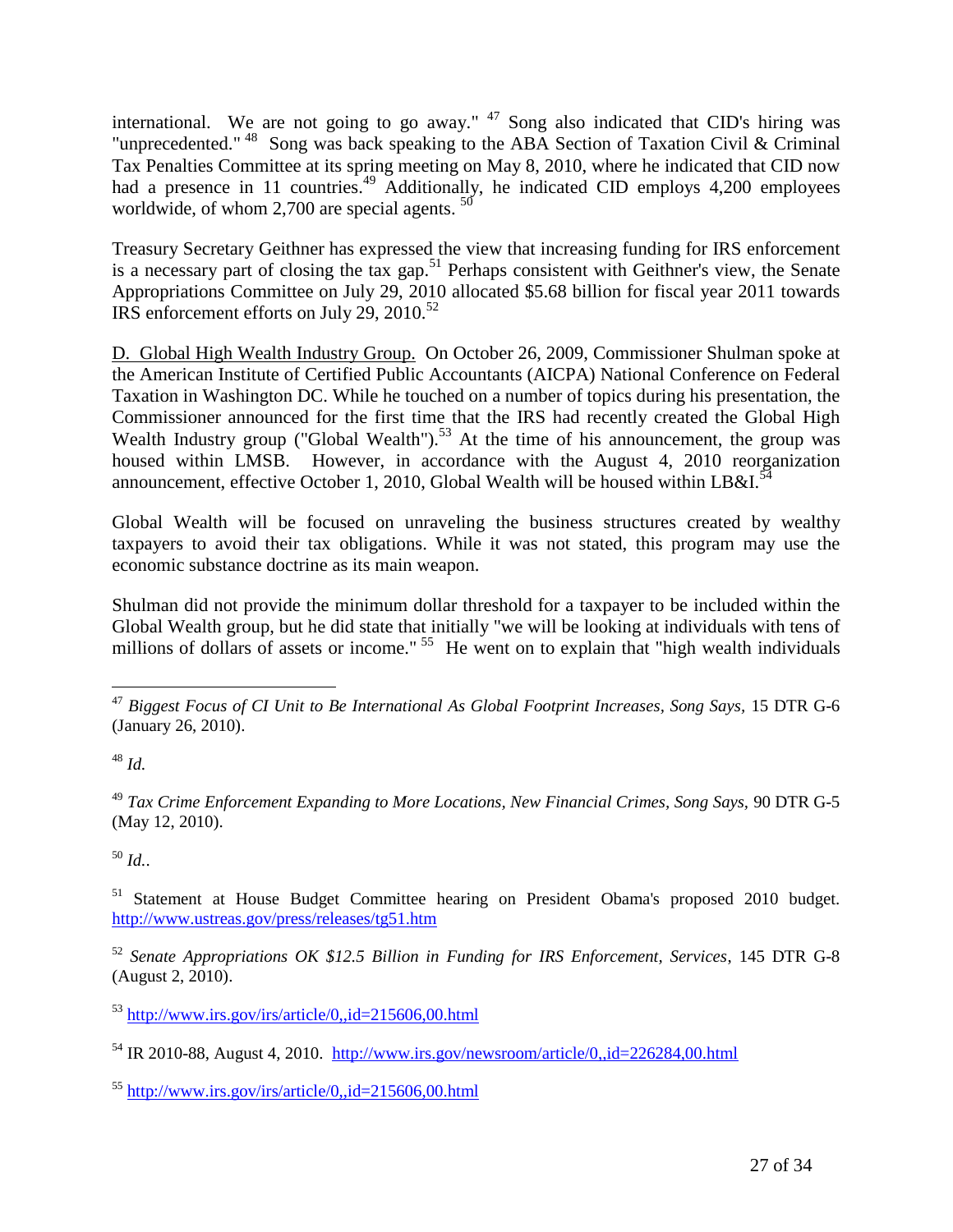are not your typical Form 1040 filers with a W-2, some 1099 income, and maybe a Schedule C enclosed with their return. And you cannot assess compliance among the nation's wealthiest individuals by looking only at their 1040s. Their tax picture is much more complicated than this. … They may include trusts, real estate investments, royalty and licensing agreements, revenuebased or equity-sharing arrangements, private foundations, privately-held companies, and partnerships and other flow-through entities that require looking at the entire, and often huge, spectrum of transactions and entities. A single high wealth individual may have actual or beneficial ownership of numerous related entities, sometimes alone and sometimes along with other family members or business associates."<sup>[56](#page-27-0)</sup>

IRS believed that it was unable to adequately examine taxpayers who would be included within Global Wealth, as a result of their sophisticated business and investment structures, which led to the group's creation. Shulman indicated that the IRS was hiring agents and specialists, such as flow-through specialists and international examiners, to begin the examinations of taxpayers included within Global Wealth. [57](#page-27-1) It would appear that agents within Global Wealth will rely substantially on the YKI software to assist them with their investigations.

Shortly before announcing the creation of the group, Shulman indicated that it was part of "the globalization of tax administration," which he called a "game changing trend." [58](#page-27-2)

E. Ongoing Investigations. John McDougal, an attorney in the IRS Office of Associate Chief Counsel (SB/SE), while speaking at an American Law Institute International Trust & Estate Planning Conference in Chicago, Illinois on August 20, 2010, indicated that the IRS has three current initiatives underway designed to help detect undisclosed offshore accounts.

The offshore credit card initiative is designed to uncover United States taxpayers who use debit and credit cards linked to offshore bank accounts. Of course, the accounts are unreported, and the funds are untaxed. The IRS obtains the information by issuing John Doe summonses to credit card companies. Between 2000 -2002 the Department of Justice issued such summonses to American Express, MasterCard and Visa International.<sup>[59](#page-27-3)</sup>

The IRM defines a John Doe Summons as "any summons where the name of the taxpayer under investigation is unknown and therefore not specifically identified."<sup>[60](#page-27-4)</sup> According to Section 7609(f), the IRS must establish that (i) the summons relates to an identifiable group or class of persons, (ii) there is a reasonable basis for believing that such group or class of persons have failed to comply with the tax law, and (iii) the information sought is not readily available through other sources.

<span id="page-27-2"></span><sup>58</sup> *Id.*

<span id="page-27-4"></span><sup>60</sup> IRM 25.5.7.2

<span id="page-27-0"></span><sup>56</sup> *Id.*

<span id="page-27-1"></span><sup>57</sup> *Id.*

<span id="page-27-3"></span><sup>59</sup> http://www.irs.gov/newsroom/article/0,,id=105698,00.html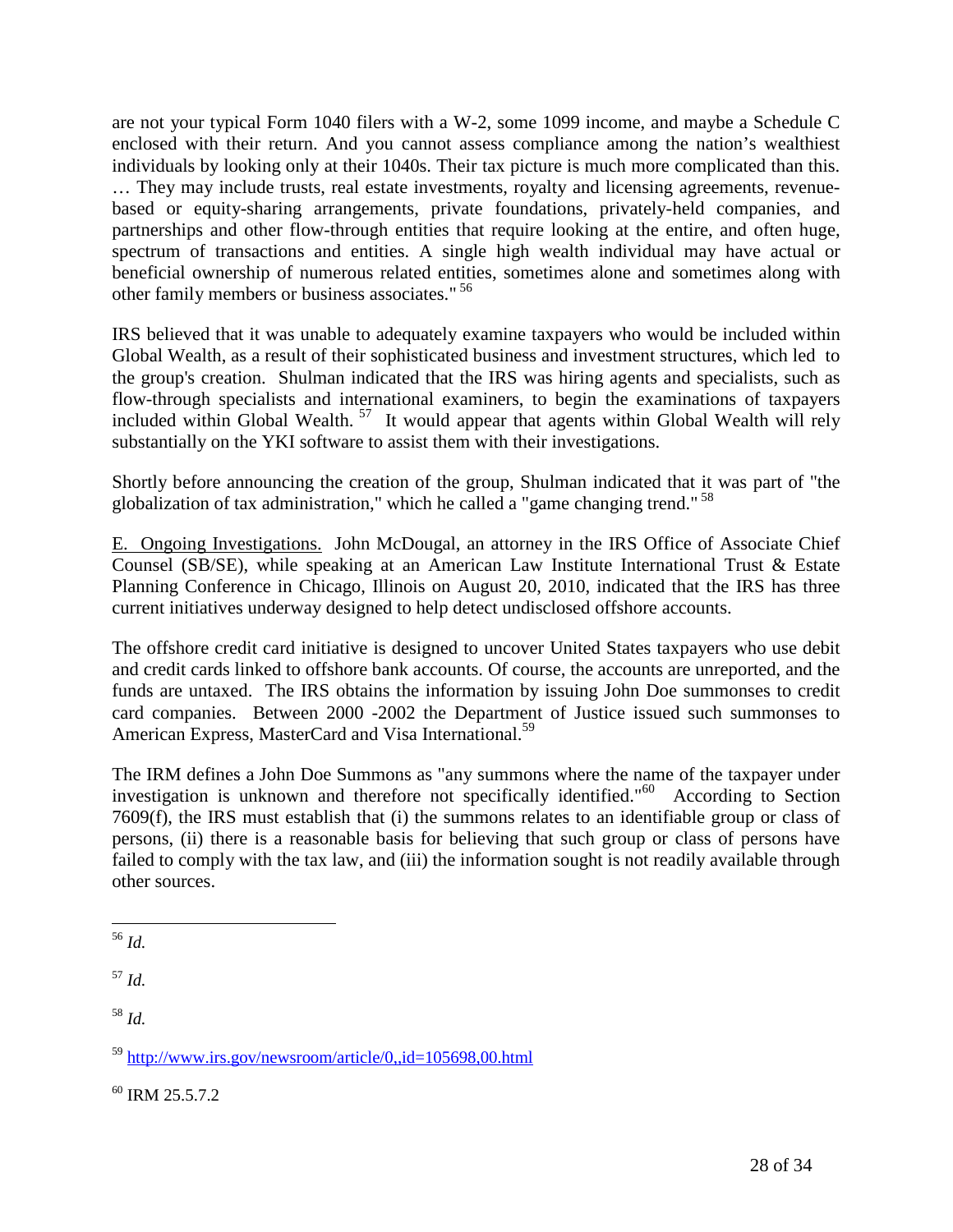Offshore merchant accounts are especially prevalent among e-commerce businesses and members of high-risk industries, such as pornography and gambling, that domestic banks refuse to take as customers. Domestic businesses that already need to seek offshore banking arrangementsoften avail themselves of the potential for tax evasion, McDougal said.<sup>61</sup> The offshore merchant account initiative uses the data stored by electronic payment processors, which are "usually totally innocent intermediaries who happen to have the information" that is subjectto summonses if in the United States, McDougal said. <sup>62</sup>

On April 15, 2009, the DOJ asked a federal court in Denver to approve service of a John Doe summons on First Data Corporation. The information expected in response to the summons will help the IRS identify merchants who use offshore accounts to evade their United States tax liabilities. The petition alleges that the merchants have opened bank accounts in offshore jurisdictions and directed their payment card processor, in this instance First Data, to deposit the proceeds from their debit or credit card transactions directly into the offshore accounts.<sup>[63](#page-28-2)</sup>

The electronic payments systems initiative is designed to identify United States taxpayers who use offshore debit cards, credit cards and bank accounts to fund their United States based electronic payment accounts with untaxed income. Similar to the merchant initiative where John Doe summonses were issued to the intermediaries, a John Doe summons was issued to PayPal, which is "just a lead to the foreign account," McDougal said from which a user transfers funds to make Internet purchases. [64](#page-28-3) In the PayPal summons the IRS sought information on United States taxpayers who have signature authority over bank and credit card accounts issued by, or through, financial institutions in more than 30 countries. $^{65}$  $^{65}$  $^{65}$ 

F. Whistleblowers/Informants. In 2006 Congress introduced legislation creating a whistlebloweroffice within the IRS.<sup>66</sup> The legislation, codified at 26 U.S.C. § 7623, became effective on December 20, 2006 and provides incentives for ordinary citizens to share information with the IRS about tax cheats.<sup>[67](#page-28-6)</sup> The program is designed to prevent annoyance claims from being filed by disgruntled neighbors, jilted spouses, and angry employees because the claim must meet minimum standards.

To be eligible for an award, the tax, penalties, interest, additions to tax, and additional amounts in dispute must exceed \$2 million for any taxable year and, if the taxpayer is an individual, the

<span id="page-28-1"></span><sup>62</sup> *IRS Opens Initiatives to Detect Undisclosed Offshore Accounts,* Tax Notes (August 30, 2010).

<span id="page-28-2"></span><sup>63</sup> http://www.justice.gov/tax/txdv09349.htm

<span id="page-28-3"></span><sup>64</sup> *IRS Opens Initiatives to Detect Undisclosed Offshore Accounts,* Tax Notes (August 30, 2010).

<span id="page-28-4"></span><sup>65</sup> http://news.cnet.com/IRS-to-search-PayPal-records-for-tax-evaders/2100-1030\_3- 6060920.html#ixzz0yhcDD2UV

<span id="page-28-5"></span> $^{66}$  IR-2007-201, Dec. 19, 2007. http://www.irs.gov/newsroom/article/0,,id=176632,00.html

<span id="page-28-6"></span> $67$  Notice 2008-4. http://www.irs.gov/pub/irs-drop/n-08-04.pdf

<span id="page-28-0"></span><sup>61</sup> *IRS Opens Initiatives to Detect Undisclosed Offshore Accounts,* Tax Notes (August 30, 2010).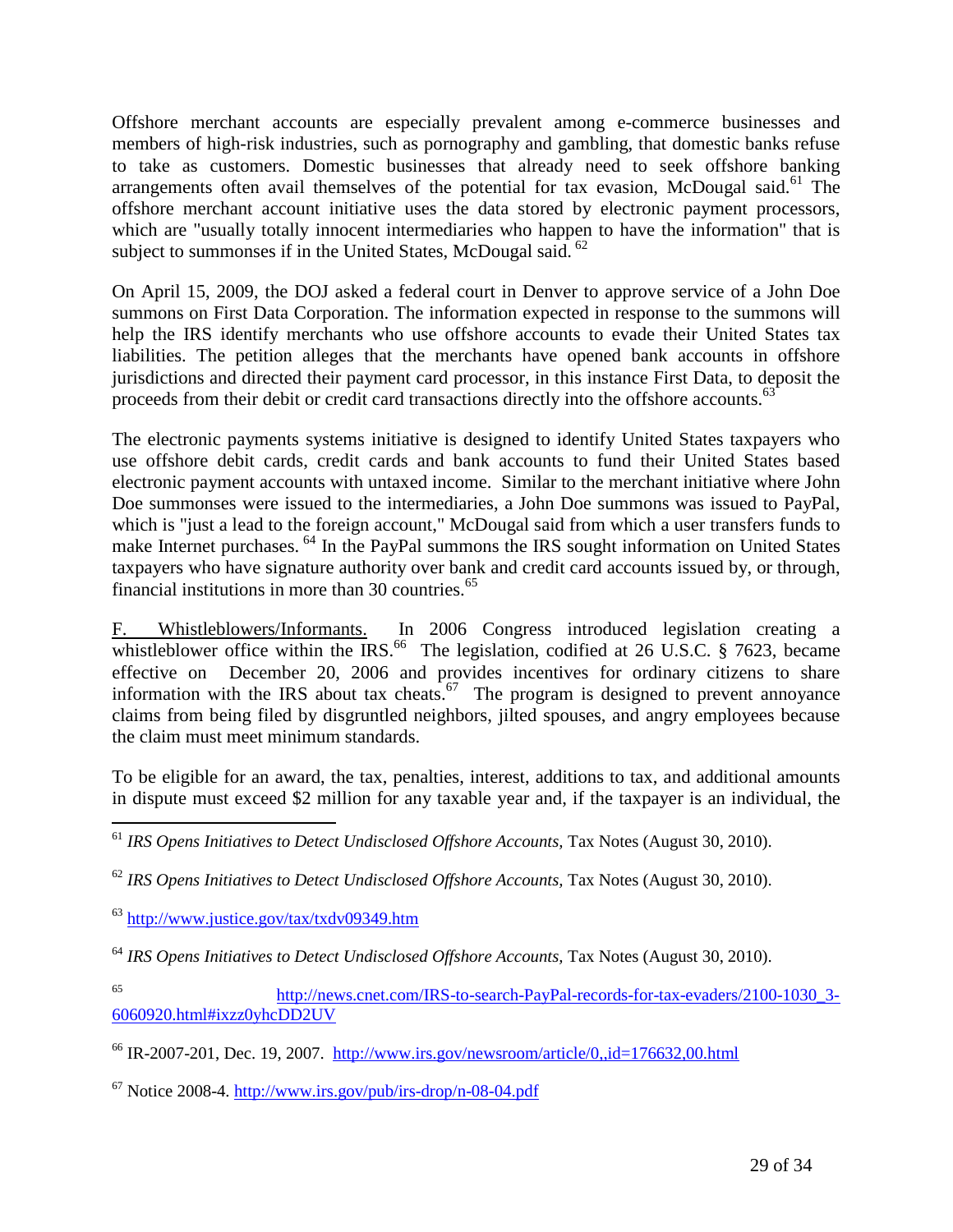individual's gross income must exceed \$200,000 for any taxable year in question.<sup>[68](#page-29-0)</sup> The amount of award will be at least 15%, but no more than 30%, of the *collected proceeds* in cases in which the IRS determines that the information submitted by the informant substantially contributed to thecollection of tax. $69$  The amount of the award can be reduced if the whistleblower was involved in the noncompliance.<sup>[70](#page-29-2)</sup> If the whistleblower is convicted of criminal conduct arising from his or her role in planning and initiating the action, the Whistleblower Office will deny the award.<sup>[71](#page-29-3)</sup>

On June 18, 2010, the IRS added new provisions to the IRM applicable for the whistleblower program.[72](#page-29-4) Senator Charles Grassley (R-Iowa) wrote a letter to Treasury Secretary Geithner asking that he delay the implementation of the new IRM update, as he was troubled by the fact that the provision was posted without public comment. He was also disturbed by the fact that the definition of "collected proceeds" appears to limit the payment of a 7623(b) award to only those cases where the IRS receives cash from a taxpayer.<sup>[73](#page-29-5)</sup>

There is also a program for whistleblowers who are unable to satisfy the income threshold. Section 7623(a) provides authority for the informant to receive a discretionary award with the maximum award being 15% up to \$10 million. Since the award is discretionary, the informant cannot dispute the determination of the award in Tax Court.<sup>[74](#page-29-6)</sup>

To file a claim with the Whistleblower Office, the informant must complete Form 211, and sign it under penalties of perjury. When the Whistleblower Office has made a final determination regarding a claim, it will send notification to the informant indicating the amount of the reward it intends to pay. If the informant is not satisfied with the reward, he/she has 30 days in which to file an appeal to the Tax Court.<sup>[75](#page-29-7)</sup>

Whistleblowing is becoming a cottage industry for private bankers. On May 3, 2010, Rudolf Elmer spoke at the 8th Annual OffshoreAlert Financial Due Diligence Conference on Miami Beach.<sup>[76](#page-29-8)</sup> Elmer worked for Bank Julius Baer in Switzerland, where he was a Senior Auditor

<span id="page-29-2"></span> $70$  Section 7623(b)(3).

<span id="page-29-3"></span> $71$  Section 7623(b)(3).

<span id="page-29-4"></span> $^{72}$  http://www.irs.gov/irm/part25/irm\_25-002-002.html

<span id="page-29-5"></span><sup>73</sup> *Updated Whistleblower Procedures Could Deter Claims, Grassley Says, Seeks Delay,* 126 DTR G-4 (July 2, 2010).

<span id="page-29-6"></span> $74$  Section 7623(a)

<span id="page-29-7"></span> $75$  Section 7623(b)(4).

<span id="page-29-8"></span><sup>76</sup> http://www.offshorealertconference.com/2010/articles/juliusbaer-release.asp

<span id="page-29-0"></span> $68$  Section 7623(b)(5).

<span id="page-29-1"></span> $69$  Section 7623(b).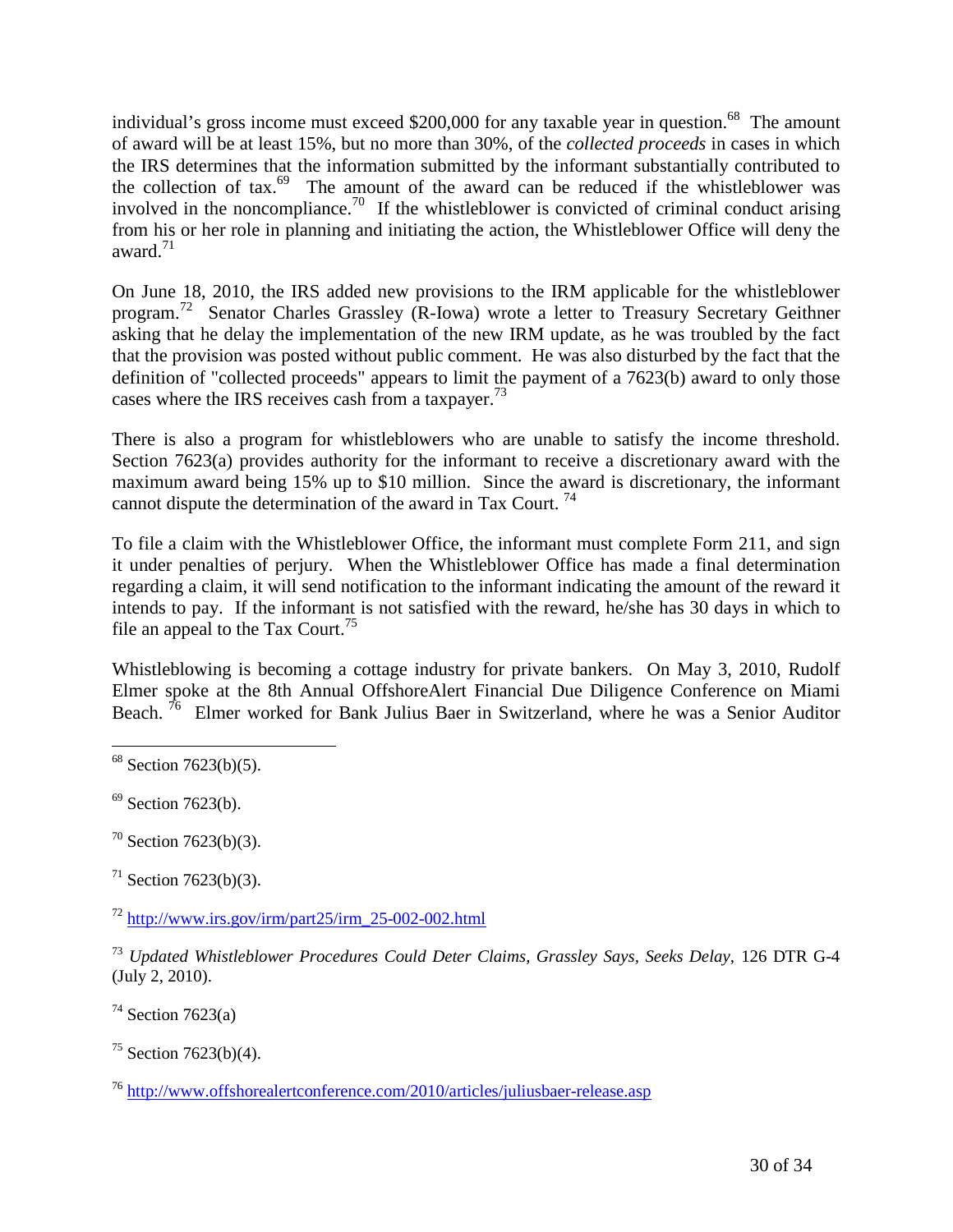from 1987 to 1994, and then in the Cayman Islands, where he was the group's local Chief Operating Officer from 1994 to 2003. He indicated that he gave internal company documents to officials in several countries, including the United States and Germany.[77](#page-30-0) He also indicated that the bank helped clients evade tax.

Elmer was not the first such banker, nor will he be the last. On August 4, 2010, Bloomberg.com reported that Herve Falciani, a former HSBC Holdings Plc software technician now in police protection in France took computer files containing data on at least 24,000 current and former account holders from several countries.[78](#page-30-1) Falciani was preceded by Heinrich Kieber, a former employee of the LGT Bank of Liechtenstein, who in 2008 took more than 12,000 pages of bank documents detailing secret, multi-million-dollar accounts held by taxpayers around the world.<sup>[79](#page-30-2)</sup> Kieber is living in an undisclosed location, reportedly as part of a witness protection program, after providing information to government officials in England, Germany, the United States and othercountries on their citizens who hid billions in wealth through the bank.<sup>80</sup>

Joseph Insinga, a finance specialist with the Dutch Bank, Rabobank, is another banker turned whistleblower. He told the IRS that the bank was financing tax shelters on behalf of United States companies. He provided information that led to investigations against Cardinal Health $^{81}$  $^{81}$  $^{81}$ andNewell Rubbermaid Inc.<sup>82</sup> Of course, Insinga was preceded by the revelations former Swiss UBS private banker, Bradley Birkenfeld, provided the IRS and Department of Justice, which ultimately led to the February 2009 UBS deferred prosecution.

G. Tax Treaties & Tax Information Exchange Agreements. The United States currently has 68 income tax treaties and 22 tax information exchange agreements ("TIEA") in effect. The key provision within an income tax treaty is the exchange of information clause. Generally, this gives the IRS broad powers to obtain information from another country. A number of treaties are based on the OECD Model Treaty, which contains a broad exchange of information provision in Article 26. Essentially, Article 26 provides for the exchange of information "without regard to whether the conduct being investigated would constitute a crime under the laws of the requested Party if such conduct occurred in the requested Party." The Model Treaty also permits the tax examiners from the requesting country to travel to the requested party to conduct a tax examination, interview witnesses and review documents.

<span id="page-30-3"></span><sup>80</sup> *Id.*

<span id="page-30-4"></span><sup>81</sup>http://www.federalcriminaldefenseblog.com/2009/06/articles/tax-crimes/179-million-tax-whistleblowercase/

<span id="page-30-5"></span> $82$  http://www.batemangibson.com/docs/05 30 2008.pdf

<span id="page-30-0"></span> $77$  http://www.reuters.com/article/idUSN0322700320100503

<span id="page-30-1"></span><sup>78</sup> http://www.bloomberg.com/news/2010-08-04/whistleblower-helps-berlusconi-prosecute-tax-fraudwhile-he-stands-accused.html

<span id="page-30-2"></span><sup>79</sup> http://abcnews.go.com/Blotter/story?id=5396300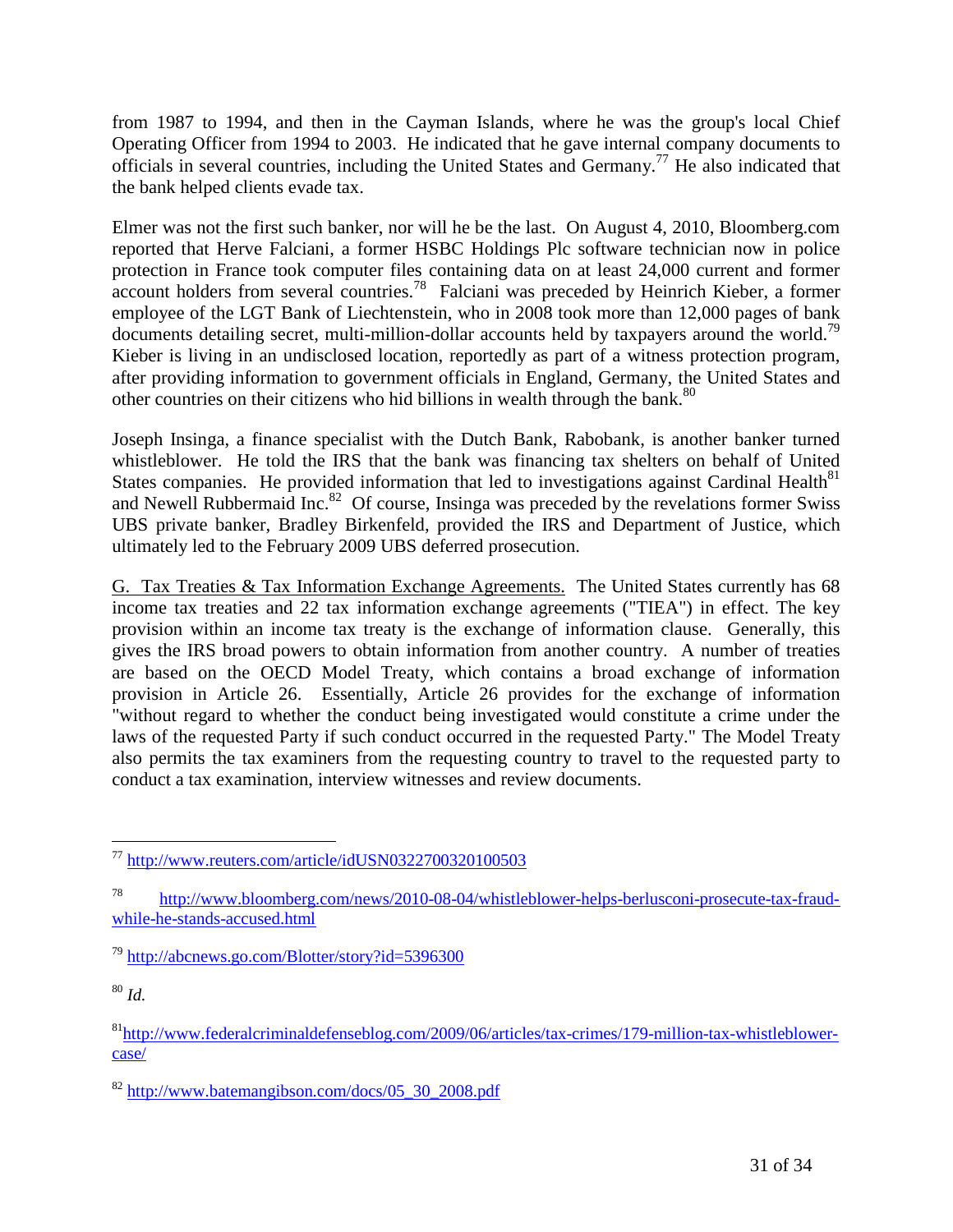Article 26 of the OECD Model Treaty states that the information must be "foreseeable relevant" to the administration or enforcement of the domestic tax law of the country concerned. The commentary indicates that "the standard for foreseeable relevance is intended to provide for exchange of information in tax matters to the widest possible extent and, at the same time, to clarify that Contracting States are not at liberty to engage in fishing expeditions or to request information that is unlikely to be relevant to the tax affairs of a given taxpayer."[83](#page-31-0)

Some of the treaties the United States previously entered into did not have such a broad exchange of information provision. For example, in September 2009, Switzerland signed a new treaty with the United States incorporating Article 26 from the Model Treaty. The new treaty expanded the circumstances in which the Swiss would disclose information to the United States. Previously, disclosure required that the conduct classify as tax fraud under Swiss law. Now disclosure is permitted for conduct that involves the failure to report income (i.e., tax evasion).

TIEAs are executive agreements under United States law based upon either the United States Treasury Discussion Draft TIEA created in 1984 or the OECD Model TIEA created in 2002. TIEAs are designed to provide assistance in civil and criminal tax matters. Information must be provided even if the information relates to a person who is not a resident or national of the United States or the TIEA partner. Finally, the TIEA must provide for the disclosure of information regardless of local "confidentiality" laws that may prohibit such disclosure, including laws relating to bank secrecy or bearer shares.<sup>[84](#page-31-1)</sup>

The exchange of information provisions are quite similar to those within treaties. For example, on December 8, 2008, the United States signed a new TIEA with Liechtenstein, which will permit the United States to obtain information from Liechtenstein on all types of federal taxes, and in both civil and criminal matters. $85$  Under the TIEA, the requested information must be obtained and exchanged without regard to whether the country receiving the request needs the information for its own tax purposes or whether the conduct being investigated would constitute acrime under its law. <sup>86</sup> If the country receiving the request for information does not have the requested information in its possession, it must take relevant information gathering measures to provide the requested information. <sup>[87](#page-31-4)</sup> Moreover, requests from one country to the other must be honored, even if the information relates to, or is held by, nonresidents. <sup>[88](#page-31-5)</sup>

The United States can and does access information received pursuant to a TIEA to prosecute United States taxpayers. On April 23, 2010, Bill Melot, a New Mexico businessman was

<span id="page-31-3"></span><sup>86</sup> *Id*.

<span id="page-31-4"></span><sup>87</sup> *Id.*

<span id="page-31-5"></span><sup>88</sup> *Id.*

<span id="page-31-0"></span><sup>83</sup> http://browse.oecdbookshop.org/oecd/pdfs/browseit/2310081E.PDF

<span id="page-31-1"></span><sup>84</sup> http://www.ustreas.gov/press/releases/hp385.htm

<span id="page-31-2"></span><sup>85</sup> HP-1320 (December 8, 2008). http://www.treas.gov/press/releases/hp1320.htm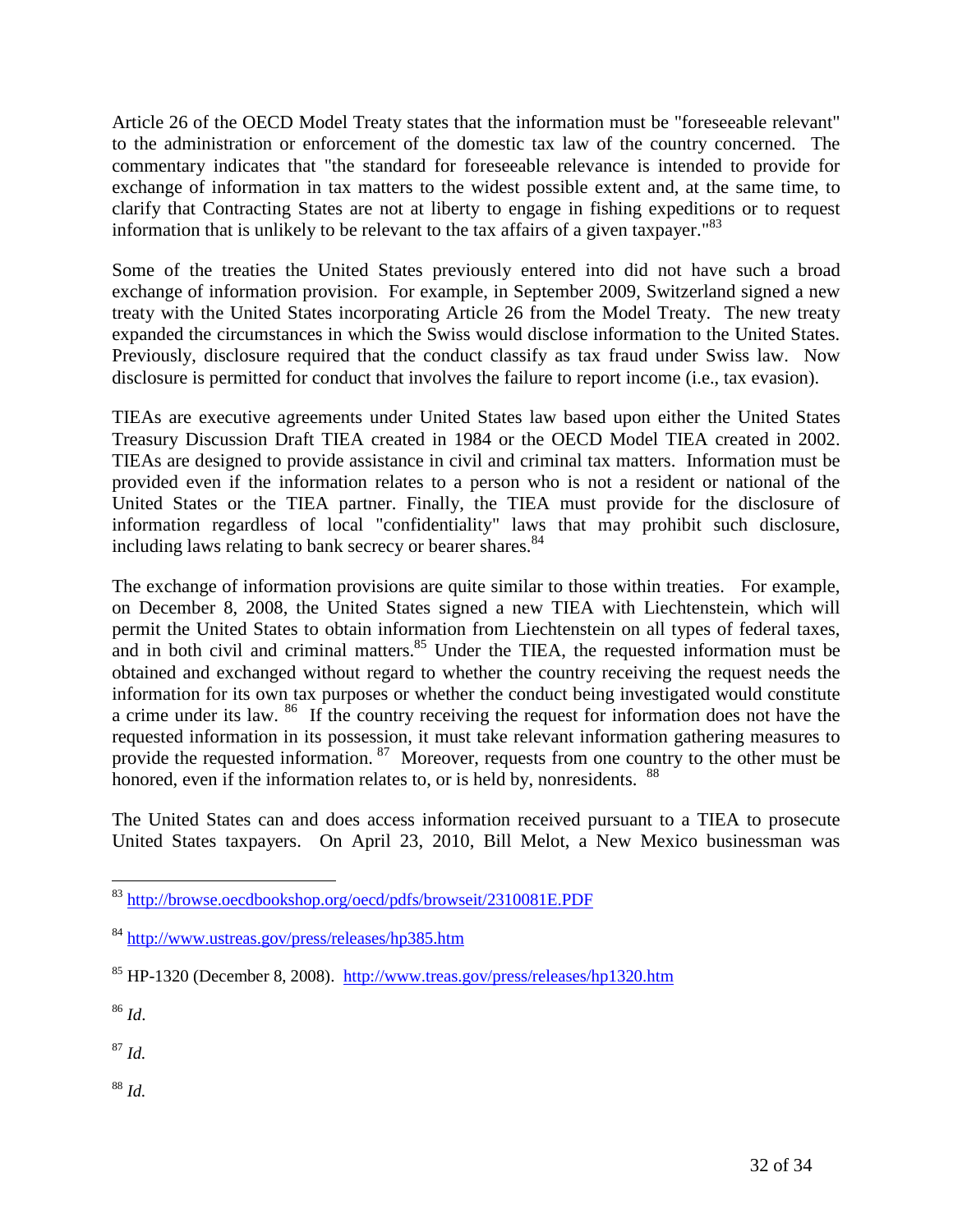convicted with the assistance of information provided by a Bahamian bank in accordance with the TIEA, which should indicate the effectiveness of TIEAs.<sup>[89](#page-32-0)</sup>

Under a treaty or TIEA, information can be exchanged automatically or following a specific request or simultaneous examination. "Exchange of information on request occurs when the competent authority of one country asks for particular information regarding specific taxpayers from the competent authority of another country. …Information that is exchanged automatically is typically information comprised of many individual cases of the same type. Usually, this type of information exchange consists of details of income arising in the source country (e.g., interest, dividends, royalties, or pensions). This information is obtained on a routine basis (generally through reporting of the payments by the payer) by the sending country and is thus available for transmission to its treaty partners. … Information is exchanged spontaneously when a country, having obtained information in the course of administering its own tax laws, which it believes will be of interest to one of its treaty partners for tax purposes, passes on the information without the latter having asked forit."<sup>90</sup>

There are additional formal means the United States has for acquiring information from other jurisdictions. These include the Convention on Mutual Administrative Assistance in Tax Matters<sup>[91](#page-32-2)</sup> and exchanges made pursuant to the Joint International Tax Shelter Information Centre. $92$ 

On May 27, 2010 the Treasury Department announced that the United States and 16 other countries in the OECD signed a protocol to the Convention on Mutual Administrative Assistance on Tax Matters, in order to bring the existing Convention into conformity with current international standards for the exchange of information for tax purposes between national revenue authorities.<sup>[93](#page-32-4)</sup> The protocol provides for the full exchange of information on request in tax matters without regard to a domestic tax interest requirement or bank secrecy laws, such as those that have delayed the sharing of information on UBS's bank customers with United States authorities. [94](#page-32-5) The proposed protocol also provides updated rules regarding the confidentiality and permitted uses of exchanged information as well as the level of detail that countries must provide when making a request for information. <sup>[95](#page-32-6)</sup> In addition, the Protocol permits countries that

<span id="page-32-5"></span><sup>94</sup> *Id.*

<span id="page-32-6"></span><sup>95</sup> *Id*.

<span id="page-32-0"></span><sup>89</sup> http://www.justice.gov/opa/pr/2009/August/09-tax-813.html

<span id="page-32-1"></span><sup>90</sup> http://www.ustreas.gov/press/releases/hp385.htm

<span id="page-32-2"></span><sup>91</sup> http://www.oecd.org/document/14/0,3343,en\_2649\_33767\_2489998\_1\_1\_1\_1,00.html

<span id="page-32-3"></span><sup>92</sup> http://www.irs.gov/pub/irs-utl/jitsic-finalmou.pdf

<span id="page-32-4"></span><sup>&</sup>lt;sup>93</sup> TG-726 (May 27, 2010). www.ustreas.gov/press/releases/tg726.htm